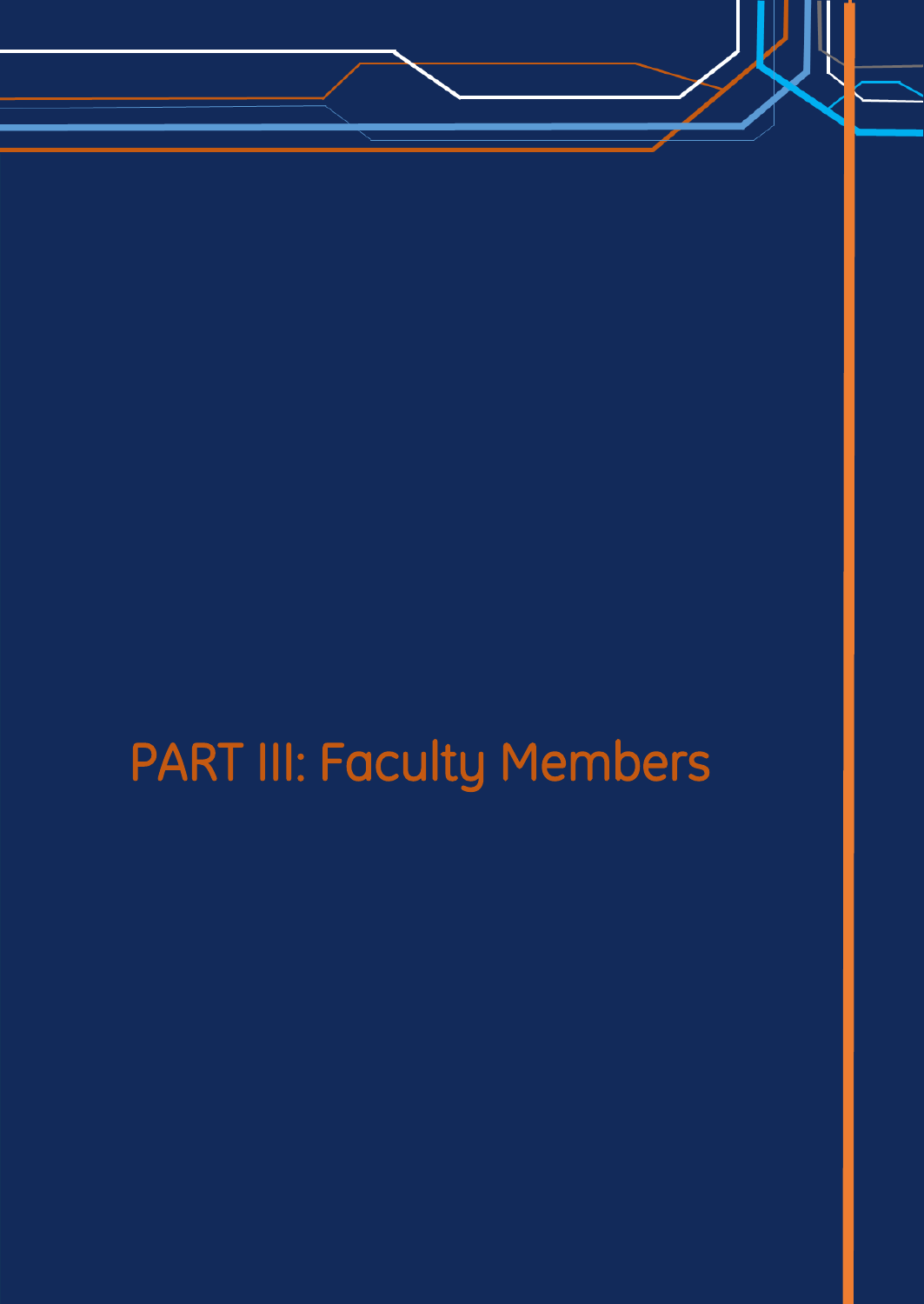



Dr. Mahdi Aliyari Shooredeli Assistant Professor Control & Systems Department Faculty of Electrical Engineering Email: aliyari@kntu.ac.ir Phone No: +98 21 84062403 Fax: +98 21 84062168 Personal website: https:// wp.kntu.ac.ir/aliyari/

#### Education:

B.Sc.: Electrical Engineering, K. N. Toosi University of Technology, Tehran. M.Sc.: Control System Design, K. N. Toosi University of Technology, Tehran. Ph.D.: Control System Design, K. N. Toosi University of Technology, Tehran.

## Research interests:

- **Fault Diagnosis**
- **System Identification**
- **Soft Computing**
- Fuzzy and Neural Networks

#### Office Address:

Faculty of Electrical Eng., K.N. Toosi University of Technology (KNTU), Sayyed Khandan, P.O. Box: 16315 1355, Tehran, Iran.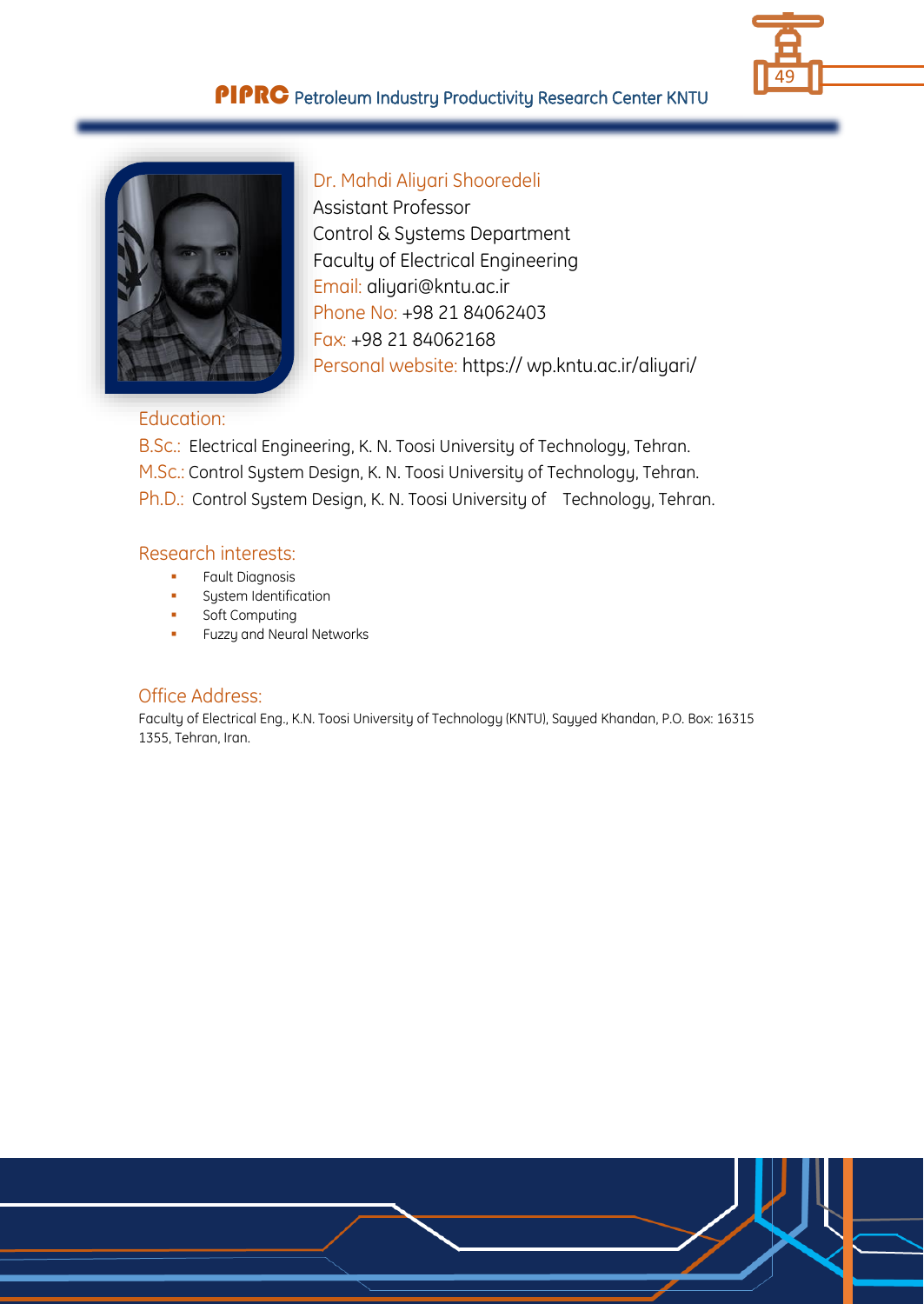



Dr. Yazdan Amerian Assistant Professor Faculty of Geodesy and Geomatics Engineering K.N.Toosi University of Technology Email: amerian@kntu.ac.ir Phone No: +98 21 88877071 (Ext: 203) Fax: + 98 21 88786213 Personal website: https://wp.kntu.ac.ir/amerian/

#### Education:

B.Sc.: Geomatics Engineering, University of Tehran, Tehran, Iran, 1996-2000. M.Sc.: Geodesy, K.N. Toosi University of Technology, Tehran, Iran, 2000-2002. Ph.D.: Geodesy, K.N. Toosi University of Technology, Tehran, Iran, 2008-2013.

#### Research interests:

- **Geodesu**
- Satellite Geodesy
- Global Navigation Satellite Systems
- GNSS Remote Sensing
- Approximation Methods in Geodesy

## Academic/Industrial Career:

- Head of GIS and RS Center (The Last Position), Exploration Directorate, National Iranian Oil Company (Apr 2003 – Sep 2013)
- Head of Department of Geodesy, Faculty of Geodesy and Geomatics Engineering, K.N. Toosi University of Technology (Oct 2013 – Jan 2017).
- Director of Physical Geodesy and Gravimetry Laboratory, Faculty of Geodesy and Geomatics Engineering, K.N. Toosi University of Technology (Jan 2014 – Present)
- Vice Dean for Research and Technology, Faculty of Geodesy and Geomatics Engineering, K.N. Toosi University of Technology (Nov 2016 – Present).

#### Office Address:

Faculty of Geodesy and Geomatics Engineering, K.N.Toosi University of Technology, No. 1346, Vali-Asr Ave, Mirdamad Cross, P.O.Box: 15875-4416, Tehran, Iran.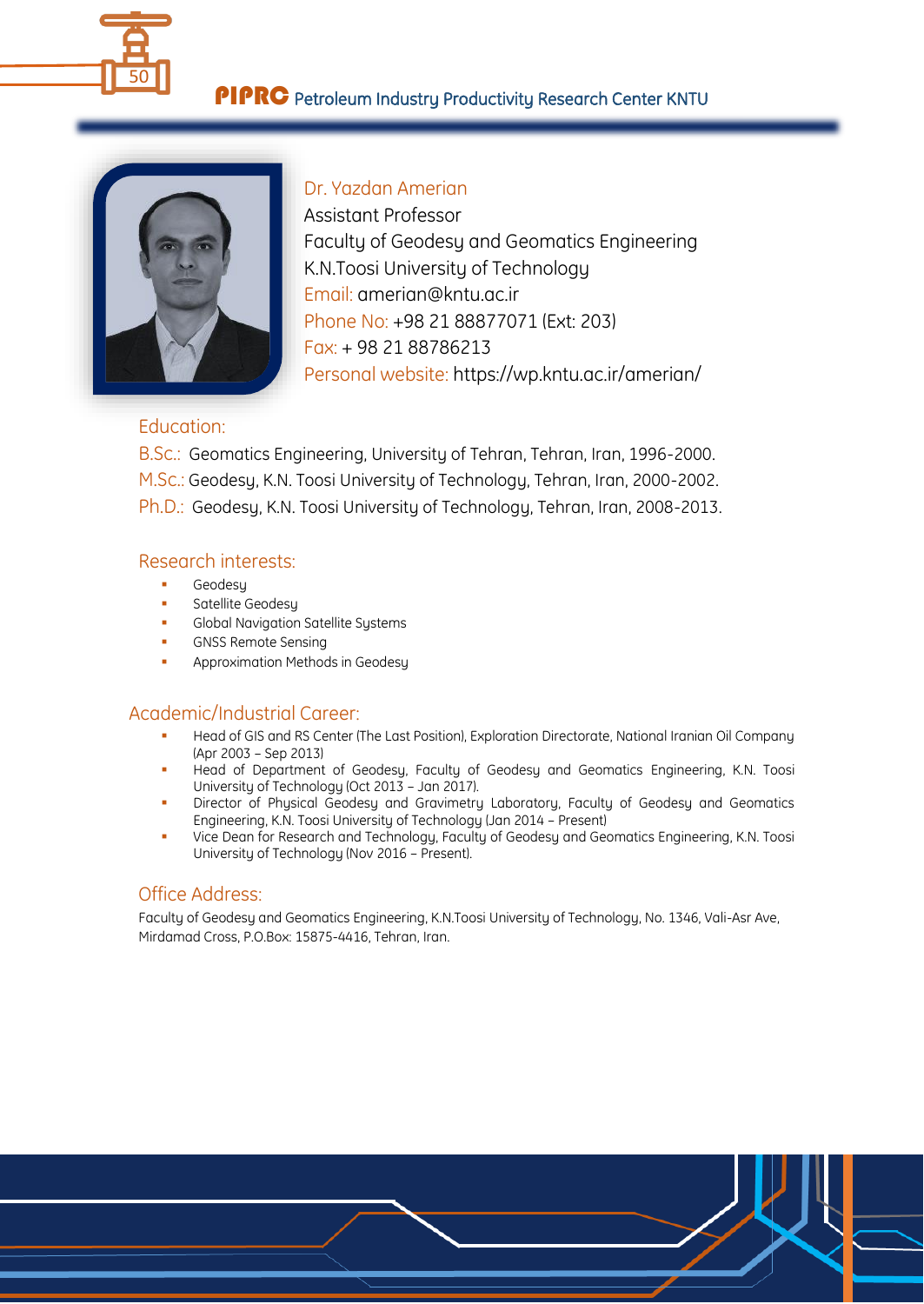



Dr. Majid Amidpour Professor Energy systems Faculty of Mechanical Engineering Email: amidpour@kntu.ac.ir Phone No: +98 21 8406 3222 Fax: +98 21 88779476 Personal website: https://wp.kntu.ac.ir/amidpour/

## Education:

B.Sc.: Chemical Engineering, Tehran University, Tehran, Iran, 1984-1988.

M.Sc.: Process Integration & Energy Conservation, UMIST, Manchester, UK, 1992-1994.

Ph.D.: Process Integration & Energy Conservation, UMIST, Manchester, UK, 1994-1997.

#### Research interests:

- Energy saving in industry
- Process improvement
- Pinch technology
- Process retrofit
- Water targeting
- Energy efficiency
- Exergy analysis
- Utility selection
- Debottlenecking
- Conceptual design
- Low temperature process
- Pilot plant research
- Energy Modelling

#### Academic/Industrial Career:

- Head of energy & process optimization Department in IR. R&D
- Research deputy in Iranian research and developing center for chemical industry
- Head of IR.R&D for chemical industry
- Research consultant in ministry of industry (Innovation and energy saving)
- Head of Energy system Engineering
- Consultant Oil and Energy Ministries Company's in Iran
- Managing Board of Iran Energy Association
- Board of research in oil distribution Iranian company
- Three dimensional Gas Refinery Model for phase 2-3 South Pars gas reserve
- **Energy saving in Oil & Gas Industry (Gas refinery and petrochemical Industry)**

#### Office Address:

Faculty of Mechanical Eng. of K. N. Toosi University of Technology Vanak Square, Molla-Sadra, Pardis Box 19395-1999Tehran, Iran.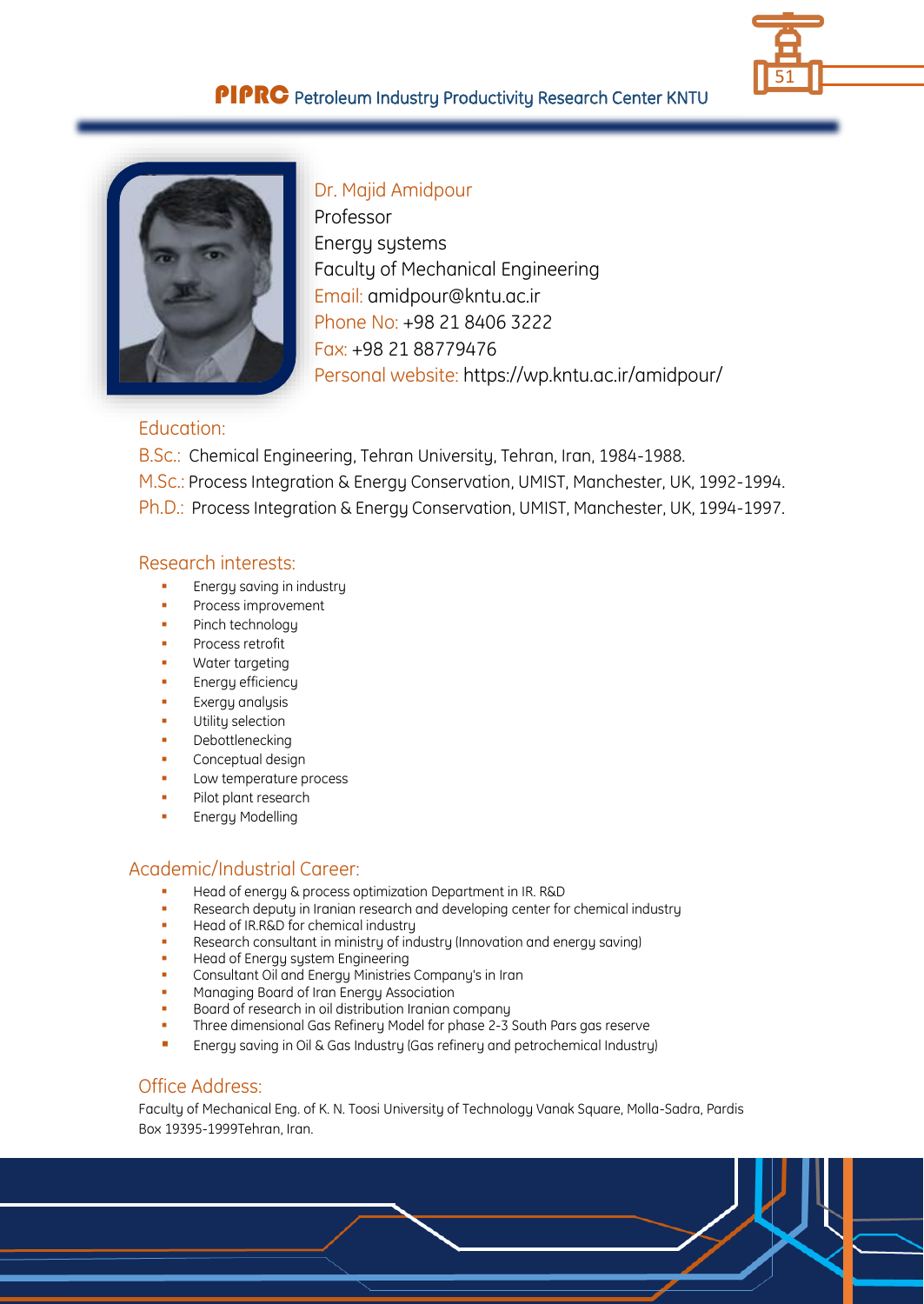



#### Dr. Saeed Asil Gharebaghi

Assistant Professor Civil Engineering Department Email: asil@kntu.ac.ir Phone No: +98 21 88 77 94 73 Fax: +98 21 88 77 94 76 Personal website: <https://wp.kntu.ac.ir/asil/>

#### Education:

B.Sc.: Civil Engineering Department, Sharif University of Technology, Tehran, Iran. 1991 – 1996. M.Sc.: Civil Engineering Department, Sharif University of Technology, Tehran, Iran. 1996 – 1998. Ph.D.: Civil Engineering Department, Sharif University of Technology, Tehran, Iran. 2001-2006.

#### Research interests:

- Parallel Processing
- Numerical Methods
- **Three-Dimensional Adaptive Finite Element**
- Optimization Methods
- Chaos Theory
- Structural Control
- Software Development for Engineering/Industrial Applications
- Mesh Generation

#### Academic/Industrial Career:

- Technical Deputy in Tosee Siloha Co. (2006-2011)
- Head of Structural Engineering Department (2012-2013)
- Industrial Relations Manager of the Civil Engineering Faculty (2010-2012)
- University Administrative Affairs Management (2013)
- Design and Implementation of HAMR3D (H-Adaptive mesh refinement program for threedimensional models). (2004-2006)
- Co-operation in SUT-DAM project, Sharif University of Technology, Tehran, Iran. (2004-2006)

#### Office Address:

Civil Engineering Faculty K.N. Toosi University of Technology No. 1346, Vali Asr Ave., Mirdamad Cross, P.O. Box: 15875-4416, Tehran, Iran.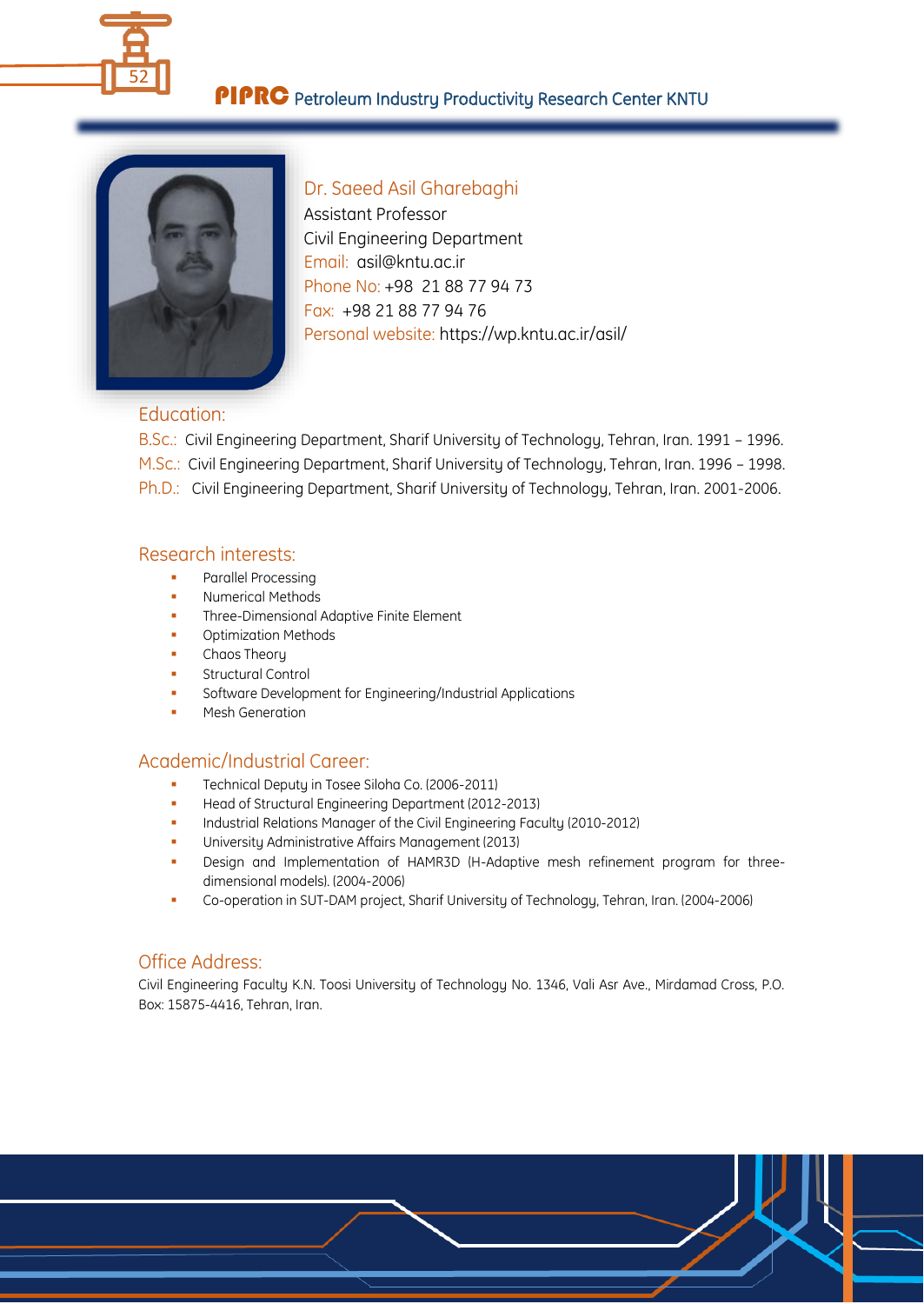



Dr. Omid Reza Barani Assistant Professor Civil Engineering Department Email: barani@kntu.ac.ir Phone No: +98 21 88779474-5 Fax: +98 21 88779476 Personal website: https://wp.kntu.ac.ir/barani/

#### Education:

B.Sc.: Sharif University of Technology, 1999.

M.Sc.: Isfahan University of Technology, 2002.

Ph.D.: Sharif University of Technology, 2010.

#### Research interests:

- Computational Geomechanics
- **Modeling Fractures in Porous Media**
- **Fracture Mechanics**
- **Mechanics of Quasibrittle Materials**

#### Office Address:

Civil Engineering Faculty K.N. Toosi University of Technology No. 1346, Vali Asr Ave., Mirdamad Cross, P.O. Box: 15875-4416 Tehran, Iran.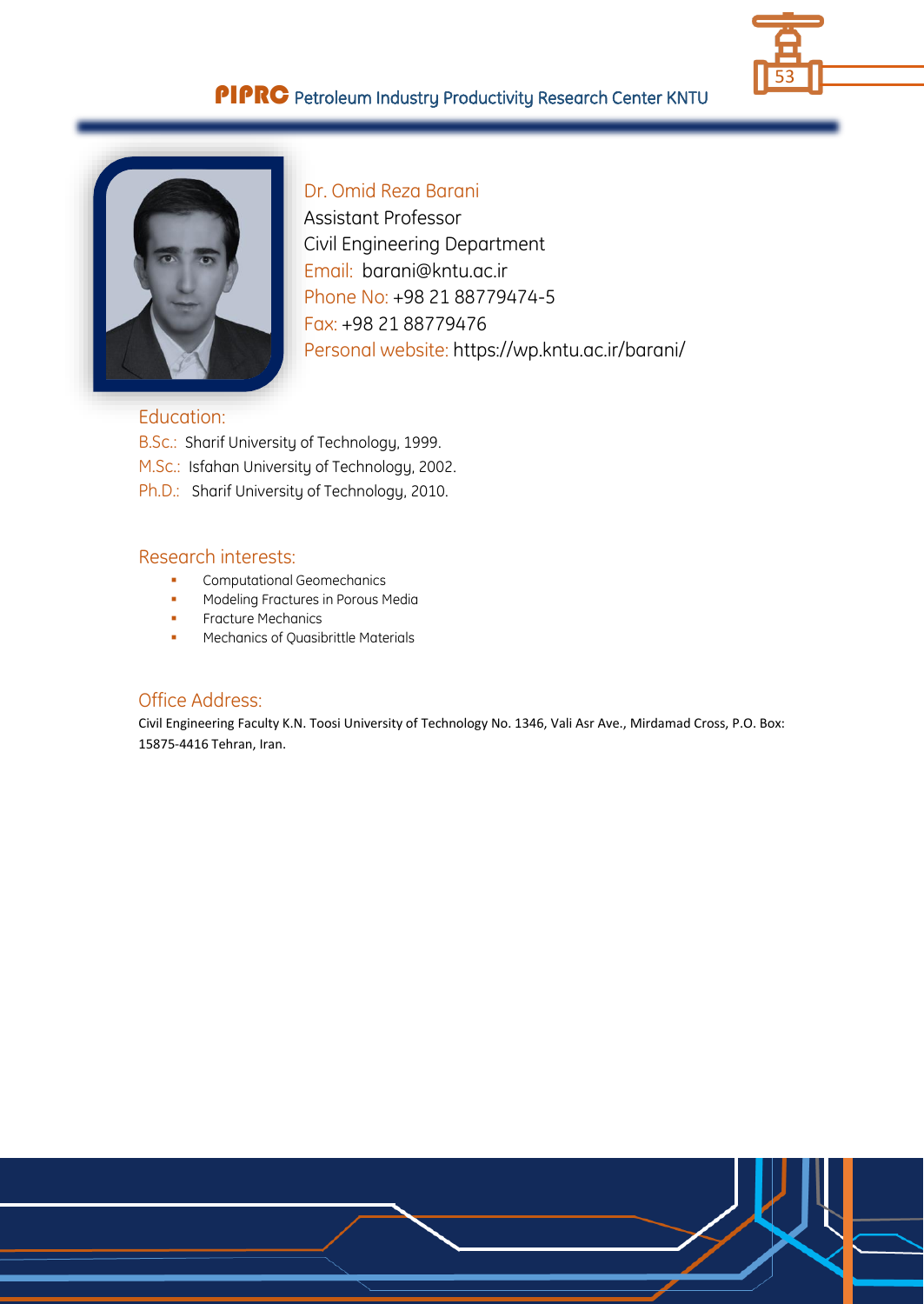



Dr. Hamid Ebadi Professor Department of Photogrammetry and Remote Sensing Geodesy & Geomatics Faculty Email: ebadi@kntu.ac.ir Phone No: +98 21 88770218 Fax: +98 21 88786213 Personal website: https://wp.kntu.ac.ir/ebadi/

#### Education:

B.Sc.: in Surveying Engineering, K.N. Toosi University of Technology, Tehran, Iran 1984-1988. M.Sc.: in Geomatics Engineering, Department of Geodesy and Geomatics Eng, University of New Brunswick, Fredericton, Canada 1991-1993.

Ph.D.: in Geomatics Engineering, Department of Geomatics Engineering, University of Calgary, Calgary, Canada 1993-1997.

#### Research interests:

- GPS (Global Positioning System)
- GIS (Geographic Information System)
- **•** Design and Implementation of Applied GISs

## Academic/Industrial Career:

- Head of the Department of Geomatics Eng, K.N.Toosi University of Technology, Tehran, Iran, (Jan 2001-March 2003)
- Vice-Dean, Research Affairs, Faculty of Geomatics Eng, K.N.Toosi University of Technology, Tehran, Iran, (March 2003-Oct 2004)
- Vice-Dean, Educational Affairs, Faculty of Geomatics Eng, K.N.Toosi University of Technology, Tehran, Iran, (Oct 2004-March 2005)
- Vice-Dean, Research Affairs, Faculty of Geomatics Eng, K.N.Toosi University of Technology, Tehran, Iran, (March 2005-June 2006)
- Vice-Dean, Educational Affairs, Faculty of Geomatics Eng, K.N.Toosi University of Technology, Tehran, Iran, (June 2007- 2010)
- Dean, Faculty of Geomatics Eng, K.N.Toosi University of Technology, Tehran, Iran, (Nov 2013- now)

#### Office Address:

Faculty of Geodesy & Geomatics Engineering, K. N. Toosi University of Technology, No. 1346, Vali-Asr Ave, Mirdamad Cross, P.O.Box: 15875-4416 Tehran, Iran.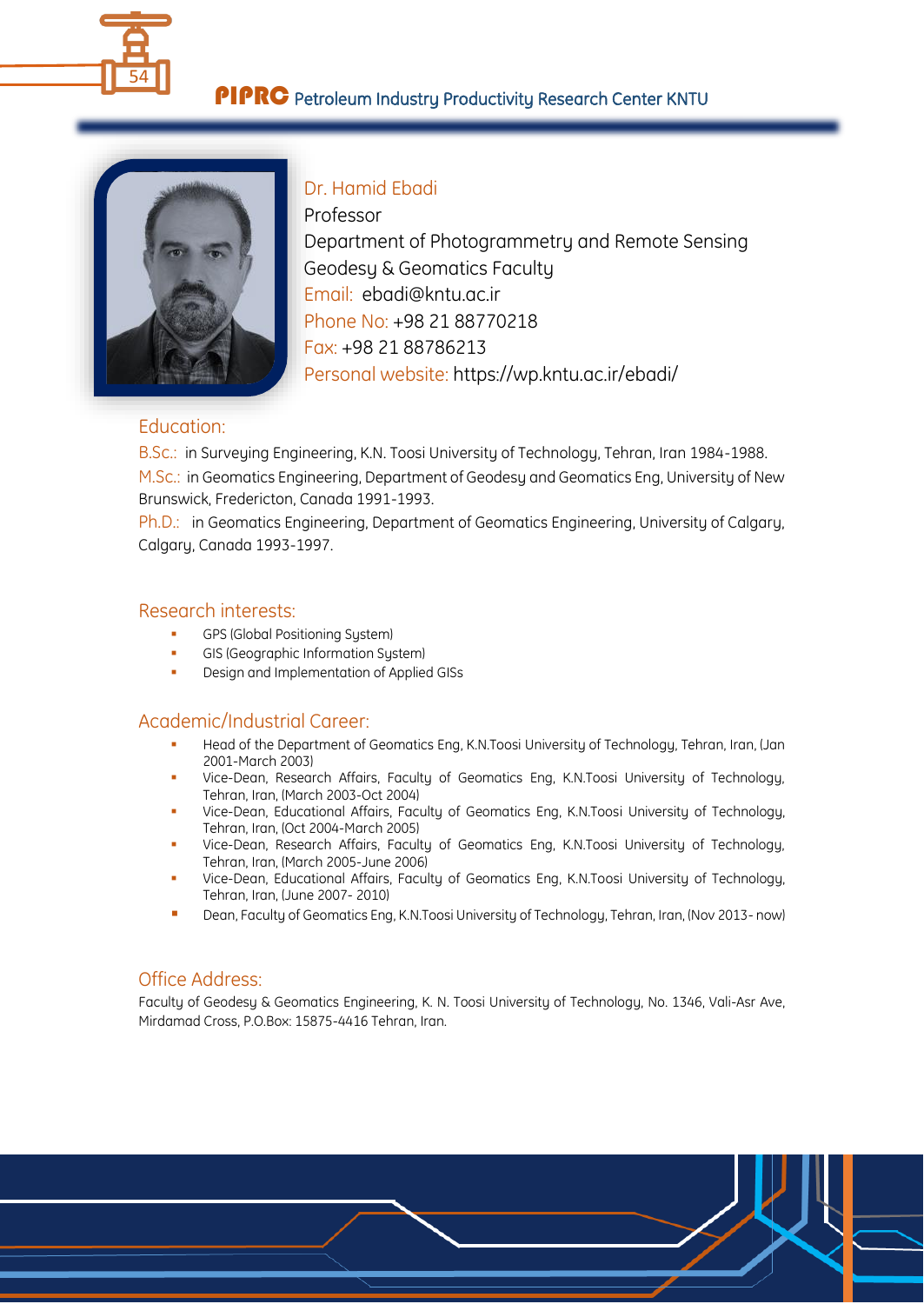



## Dr. Alireza Fatehi

Associate Professor Control & Systems Department Faculty of Electrical Engineering Email: fatehi@kntu.ac.ir Phone No: +98 21 84062207 Fax: +98 21 88462066 Personal website: https://wp.kntu.ac.ir/fatehi/

#### Education:

B.Sc.: Electrical Engineering-Electronics, Isfahan University of Technology, Isfahan, Iran, 1985-1990.

M.Sc.: Electrical Engineering-Control Systems, Tehran University, Tehran, Iran, 1992-1995.

Ph.D.: Electrical Engineering-Control Systems, Tohoku University, Sendai, Japan, 1998-2001.

#### Research interests:

- Process Control
- Fault Detection
- Soft Sensor
- Model Predictive Controller
- Intelligent Control Systems
- Multiple Modeling and Control
- System Identification
- Industrial Automation

#### Academic/Industrial Career:

- Causality study on oil recovery in oil-sand extraction unit
- Optimization of water/steam distribution in SAGD process of oil-sands industry
- Commissioning and consulting f several cement plants.
- Design and Construction of PH neutralization and Quadruple- Tank Pilot Plants.
- Advanced process control (APC) system for process plants.
- Application of condition monitoring in oil refinery and processing plants.

#### Office Address:

Faculty of Electrical Eng., K.N. Toosi University of Technology (KNTU), Sayyed Khandan, P.O. Box: 16315-1355, Tehran, Iran.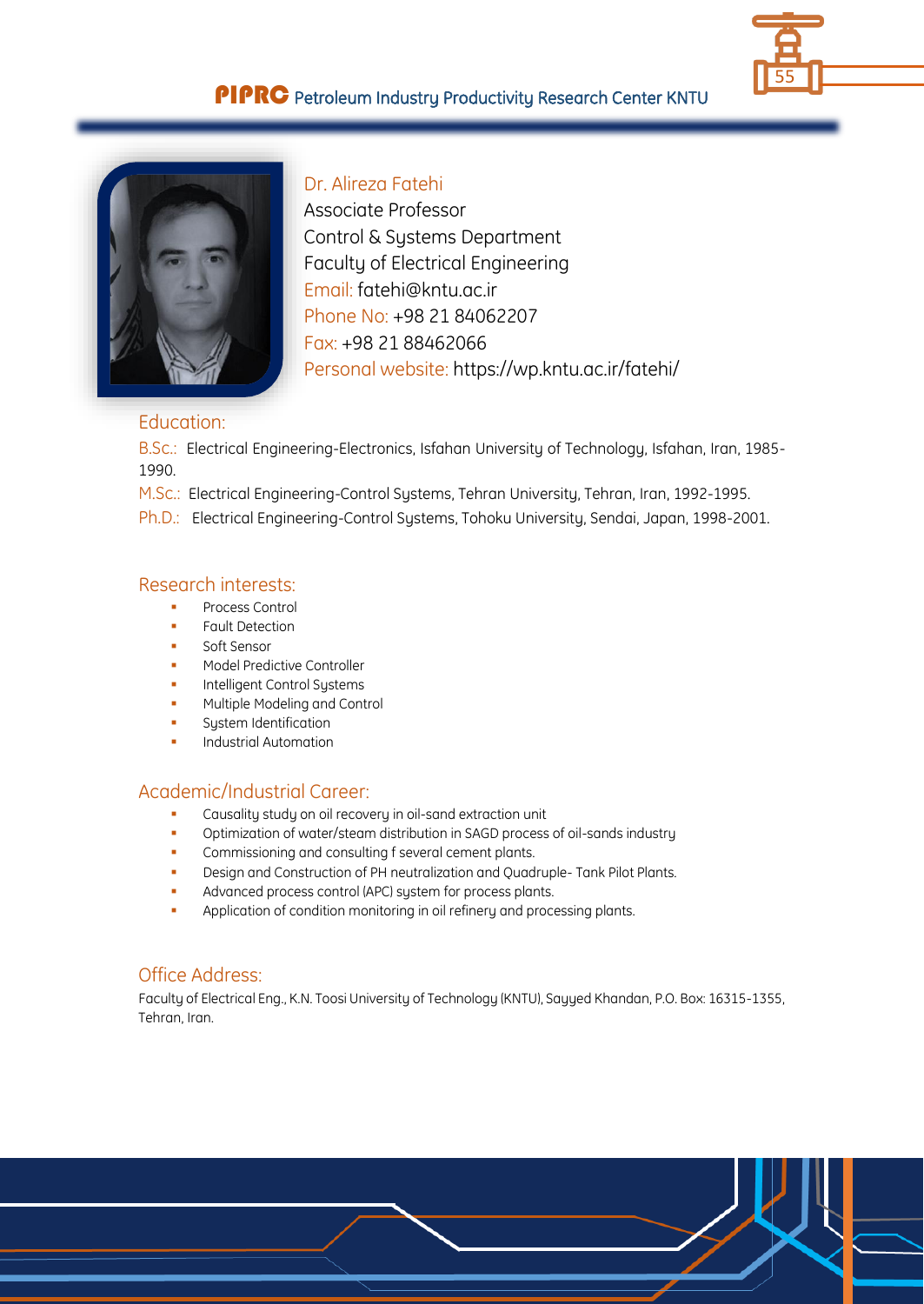



Dr. Hasan Ghasemzadeh Associate Professor Civil Engineering Department Email: Ghasemzadeh@kntu.ac.ir Phone No: +98 21 8877 9623 Fax: +98 21 8877 9476 Personal website: https://wp.kntu.ac.ir/ghasemzadeh/

#### Education:

B.Sc.: Civil Engineering, Civil engineering Department, Iran University of Since & Technology, Tehran, Iran.

M.Sc.: Geotechnical Engineering, K.N. Toosi University of Technology, Tehran, Iran.

Ph.D.: Geotechnics,Centre d'Enseignement et de Recherche en Mhcanique des Sols, Ecole Nationale des ponts et chausses, (ENPC – CERMES), Paris, France.

#### Research interests:

- Oil and gas reservoir modeling
- Multiphase multi-component transport in geomaterials
- Wave transmission in elasto-plastic media
- Theoretical and numerical modeling of soil and rock

#### Academic/Industrial Career:

- A good experience and knowledge in international activities and multidisciplinary industrial project Oil and gas reservoir modeling project and research
- Copper and steel making projects management
- Management and supervision of geomechanical project

#### Office Address:

Civil Engineering Faculty, K.N. Toosi University of Technology, No. 1346, Vali Asr Ave., Mirdamad Cross, P.O. Box: 1996715433, Tehran, Iran.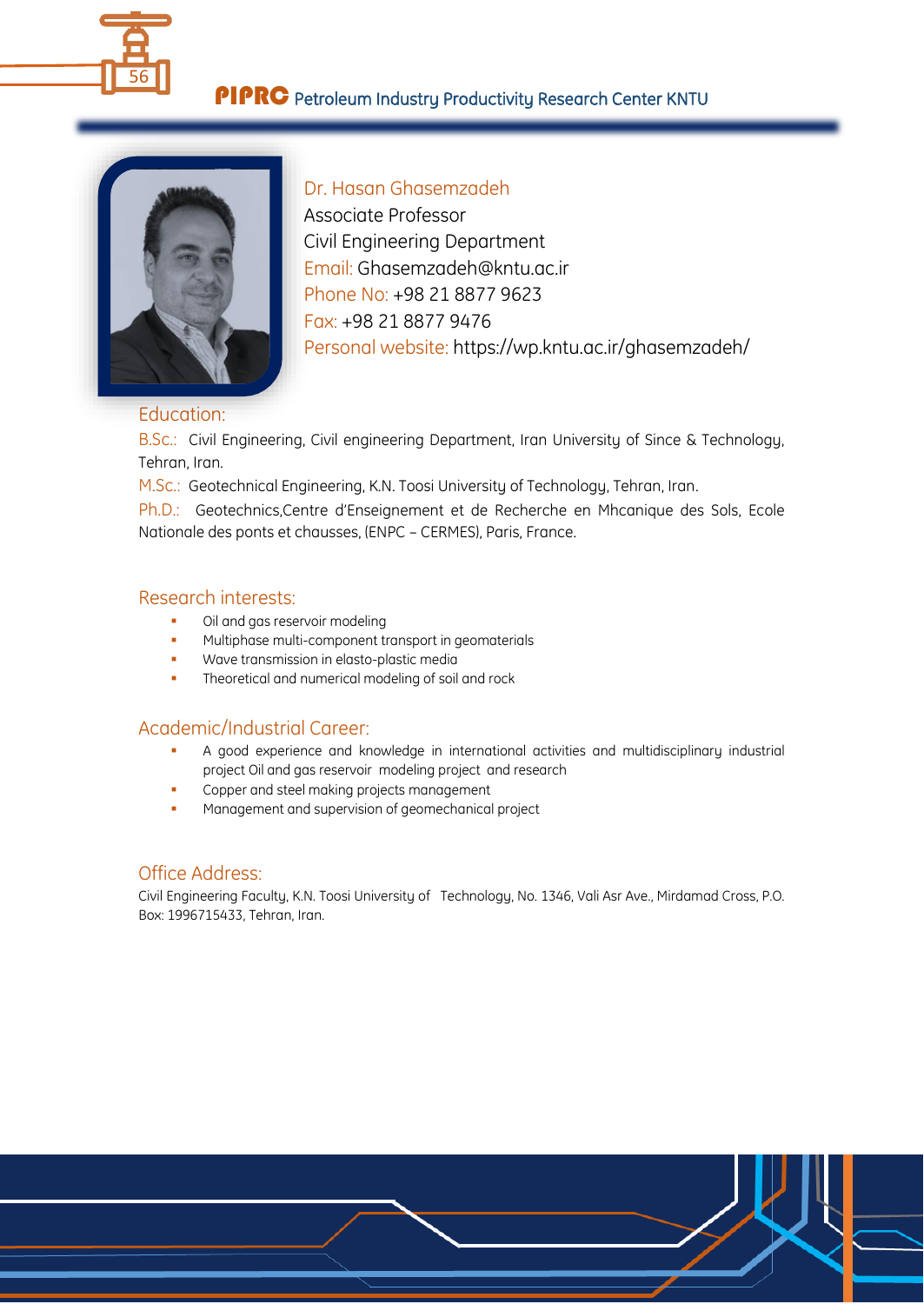



Dr. Mohammad Mohsen Hatami Associate Professor Physics department Email: m\_hatami@kntu.ac.ir Phone No: +98 21 23064398 Fax: +98 21 23064218 Personal website: http://wp.kntu.ac.ir/hatami

#### Education:

B.Sc.: Physics, Teacher Training University, Tehran, Iran, 1996-2000. M.Sc.: Physics, Shahid Beheshti University, Tehran, Iran, 2000-2004. Ph.D.: Photonics, Shahid Beheshti University, Tehran, Iran, 2005-2010.

#### Research interests:

- Plasma surface modification
- Plasma instability

#### Academic/Industrial Career:

**Research and teaching position** 

#### Office Address:

Physics department, Faculty of Physics, K.N. Toosi University of Technology, Shariati Ave, Mojtabaee St, Kavian Street, 41, Tehran, Iran. P.O. Box 15875-4416.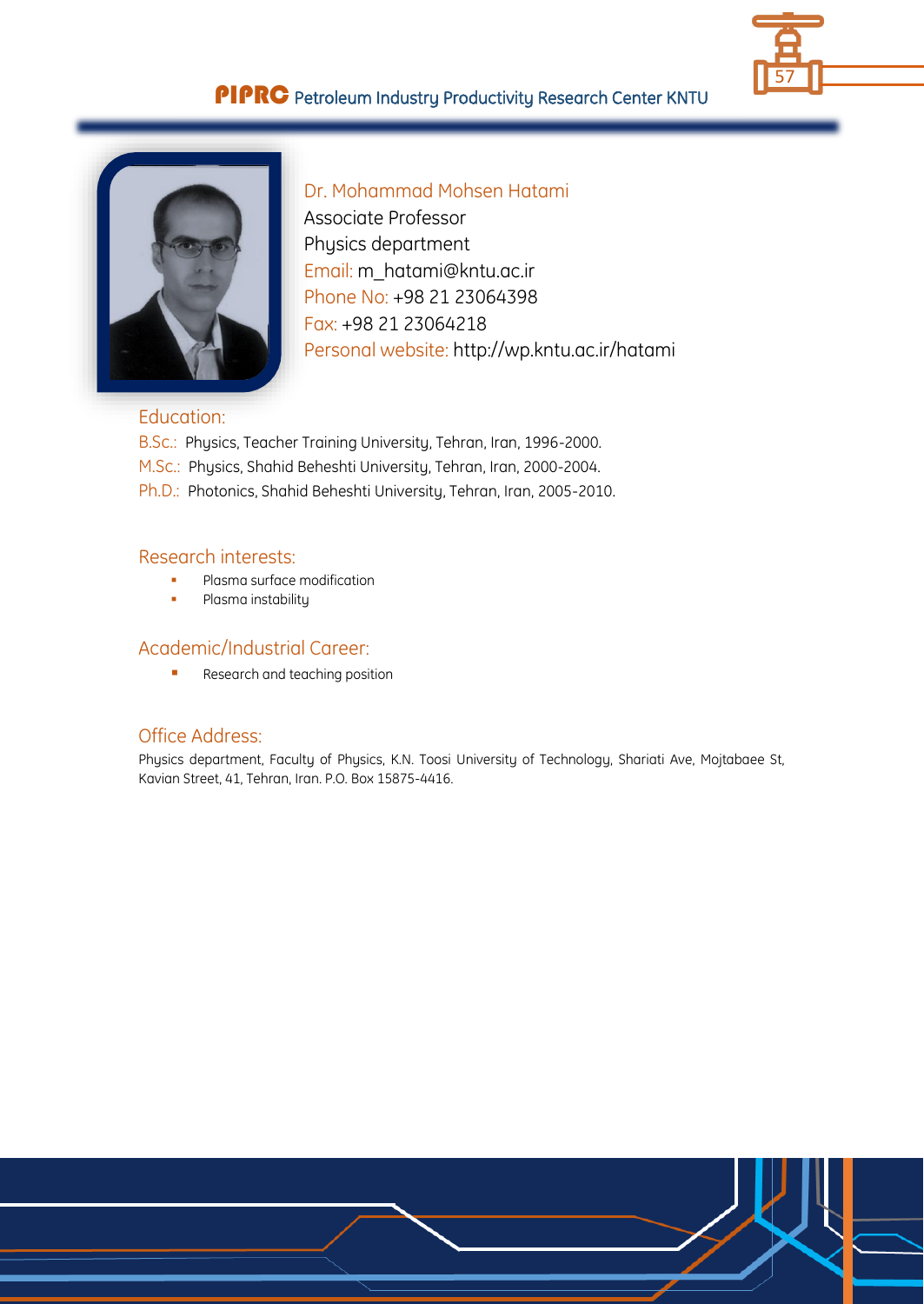



Dr. Farhang Honarvar Professor Mechanical Engineering department Email: honarvar@kntu.ac.ir Phone No: +98 2184063247 Fax: +98 2188674748 Personal website: https://wp.kntu.ac.ir/honarvar/

#### Education:

- B.Sc.: Mechanical Engineering, University of Tehran Iran, 1988.
- M.Sc.: Mechanical Engineering, University of Waterloo Canada, 1993.
- Ph.D.: Mechanical Engineering, University of Toronto Canada, 1997.

#### Research interests:

- Ultrasonic nondestructive evaluation of materials
- **Signal processing of ultrasonic NDE signals**
- **Elastic and acoustic wave propagation and scattering**
- **Measurement Systems**

#### Academic/Industrial Career:

- Management and supervision of ultrasonic nondestructive testing project
- **Indian Society for Nondestructive Testing chair.**
- **Member of Iranian Society of Acoustics and Vibration (ISAV).**
- **Managing director of Nasir Journal of Science and Engineering.**

#### Office Address:

Mechanical Engineering department, Faculty of Mechanical Engineering, Vanak Square, Molla-Sadra, Pardis Box 19395-1999Tehran, Iran.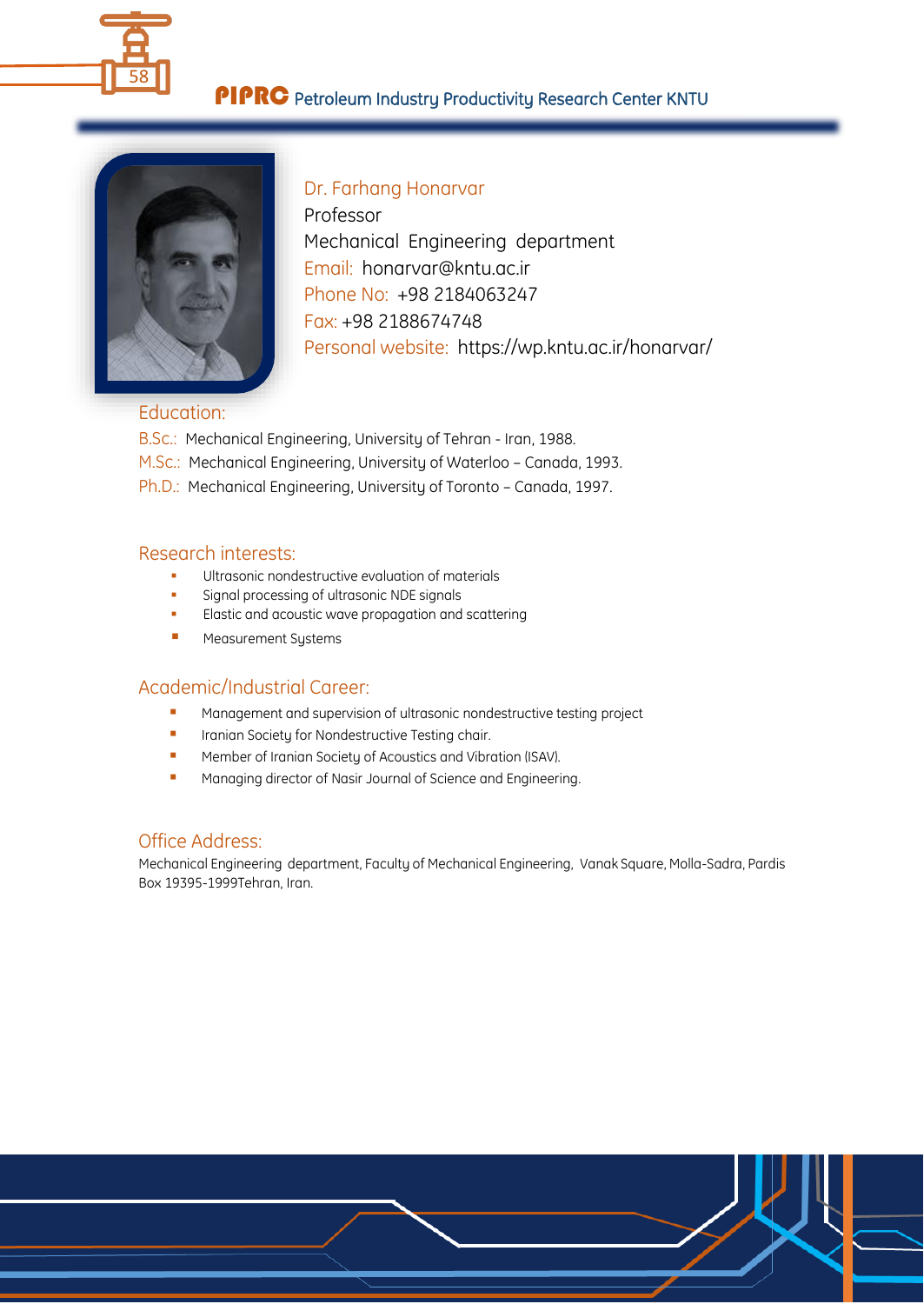



Dr. Faramarz Hossein babaei Professor Electrical Engineering department Email: fhbabaei@kntu.ac.ir Phone No: +98-21 84062411 (Room) Fax: :+982188768289 Personal website: http://wp.kntu.ac.ir/fhbabaei

#### Education:

- B.Sc.: Electrical Engineering, Imperial College, London University, UK (1978)
- M.Sc.: Materials Sc., Imperial College, London University, UK (1975)
- Ph.D.: Electrical Engineering, Amirkabir Industrial University, Tehran, Iran (1971)

#### Research interests:

- High temperature sustems
- electroceramic devices
- electrophoresis and electrophoretic deposition
- gas sensors and e-nose

#### Academic/Industrial Career:

- Founder and Head, Electronic Materials Laboratory, Faculty of Electrical Engineering, K.N. Toosi University of Technology; since 1983.
- Adjunct Professor, Materials Science Engineering Department, Faculty of Applied Science, UBC (www.ubc.ca), Vancouver, Canada; 2003-2008.
- Cofounder and Member of the Board, Industrial Control Center of Excellence, Tehran, Iran.
- Founder and Chairman of the Board, Exciton Co. Ltd., (www.exciton.ir); since 1979
- Founder and Chairman of the Board, ManzoomehSanat Co. Ltd.; since 1985.
- Founder and Chairman of the Board, HezarehSevom Co. Ltd.; (www.hezare-sevom.ir); since 1998.
- Founder and Chairman of the Board, Iran-Magnatis Co. Ltd. (The first producer of permanent magnets in Iran); 1978-1994
- Co-founder and Member of the Board, Iranian Ceramic Society; 1989-2000
- R&D task team management

## Office Address:

Faculty of Electrical Eng., K.N. Toosi University of Technology (KNTU), Sayyed Khandan, P.O. Box: 16315-1355, Tehran, Iran.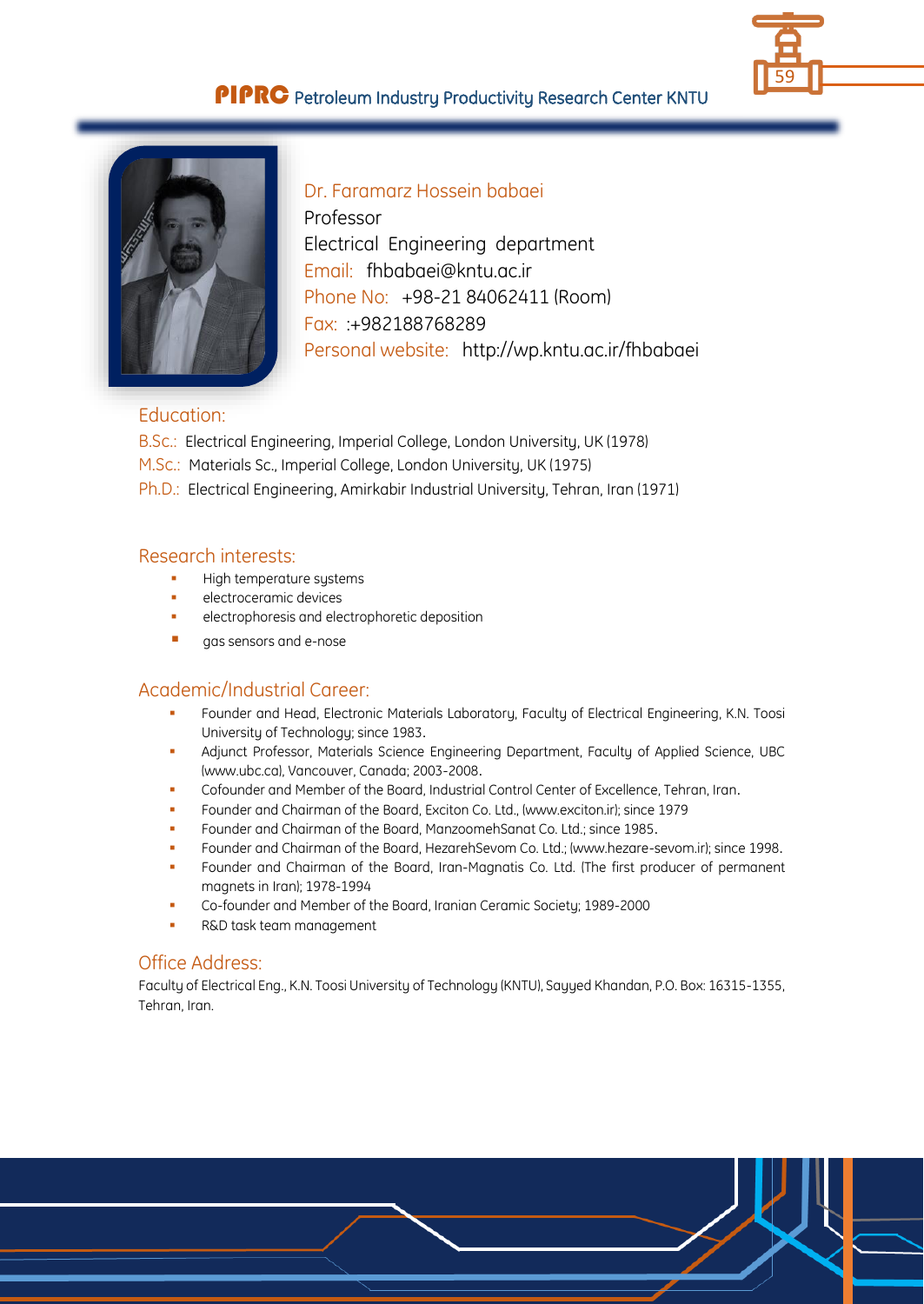



Dr. Mohammad Karimi Assistant Professor GIS Department Geodesy & Geomatics Faculty Email: mkarimi@kntu.ac.ir Phone No: +98 2188786212 Fax: + 98 2188786213 Personal website: https://wp.kntu.ac.ir/mkarimi/

#### Education:

B.Sc.: Surveying Engineering, Tehran University, Tehran, Iran, 1996-2000.

M.Sc.: Geomatics Engineering, GIS, K.N. Toosi University of Technology, Tehran, Iran, 2000-2002. Ph.D.: Geomatics Engineering, GIS, K.N. Toosi University of Technology, Tehran, Iran, 2005-2010.

#### Research interests:

- GIS
- land use planning
- **spatial planning support system**
- **potential mapping**

#### Academic/Industrial Career:

Research Affairs Manager of K.N.Toosi of university

# Office Address:

Faculty of Geodesy & Geomatics Engineering, K. N. Toosi University of Technology, No. 1346, Vali-asr Ave, Mirdamad Cross, P.O.Box: 15875-4416 Tehran, Iran.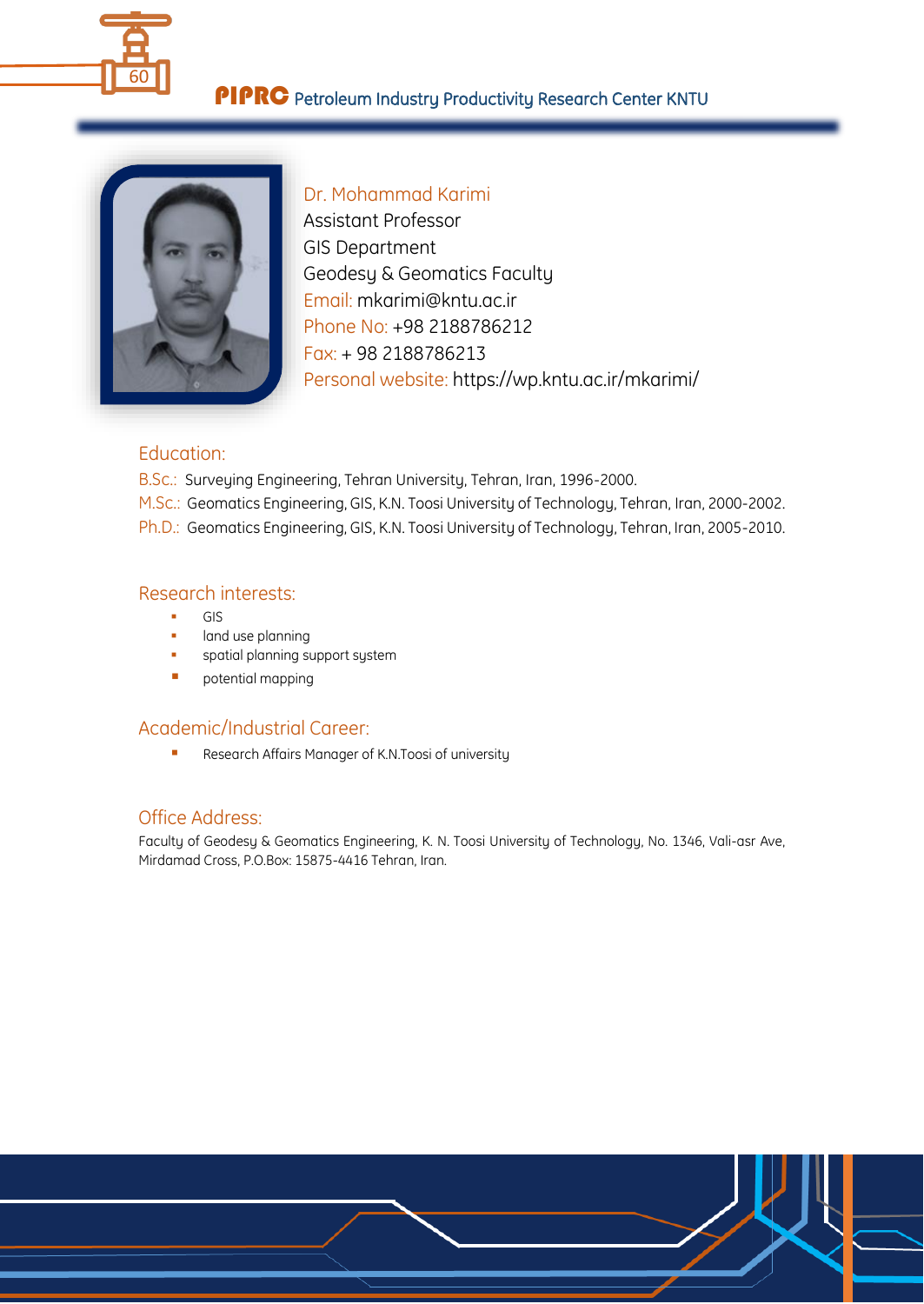



Dr. Ali Khaki-Sedigh

Professor Control & Systems Department Faculty of Electrical Engineering Email: sedigh@kntu.ac.ir Phone No: +98 21 84062317 Fax: +98 21 88462066 Personal website: https://wp.kntu.ac.ir/sedigh/

## Education:

- B.Sc.: Single Honors Mathematics, University of Newcastle Upon Tyne, England, 1983.
- M.Sc.: Control System, UMIST, England, 1985.
- Ph.D.: Control Engineering, University of Salford, England, 1988.

#### Research interests:

- Robust multivariable and Adaptive Control Theory
- Intelligent Control (Genetic Design and Neural Networks)
- **Industrial applications of control systems**
- **Predictability and prediction of system's behavior**
- History of Control
- Control loop performance monitoring

### Academic/Industrial Career:

- President of K.N. Toosi University of Technology (KNTU), 2003-8, 2013-current
- Head of Electrical Engineering Department 1990-1992 and 1998-1999.
- Visiting Professor in the University of Bremen, Germany, June-July 2000 & July-August 2002.
- Distinguished Professor award, The Academy of Sciences of Iran, 2012
- Distinguished Professor award, IEEE Iran Section, 2014

#### Office Address:

Faculty of Electrical Eng., K.N. Toosi University of Technology (KNTU), Sayyed Khandan, P.O. Box: 16315-1355, Tehran, Iran.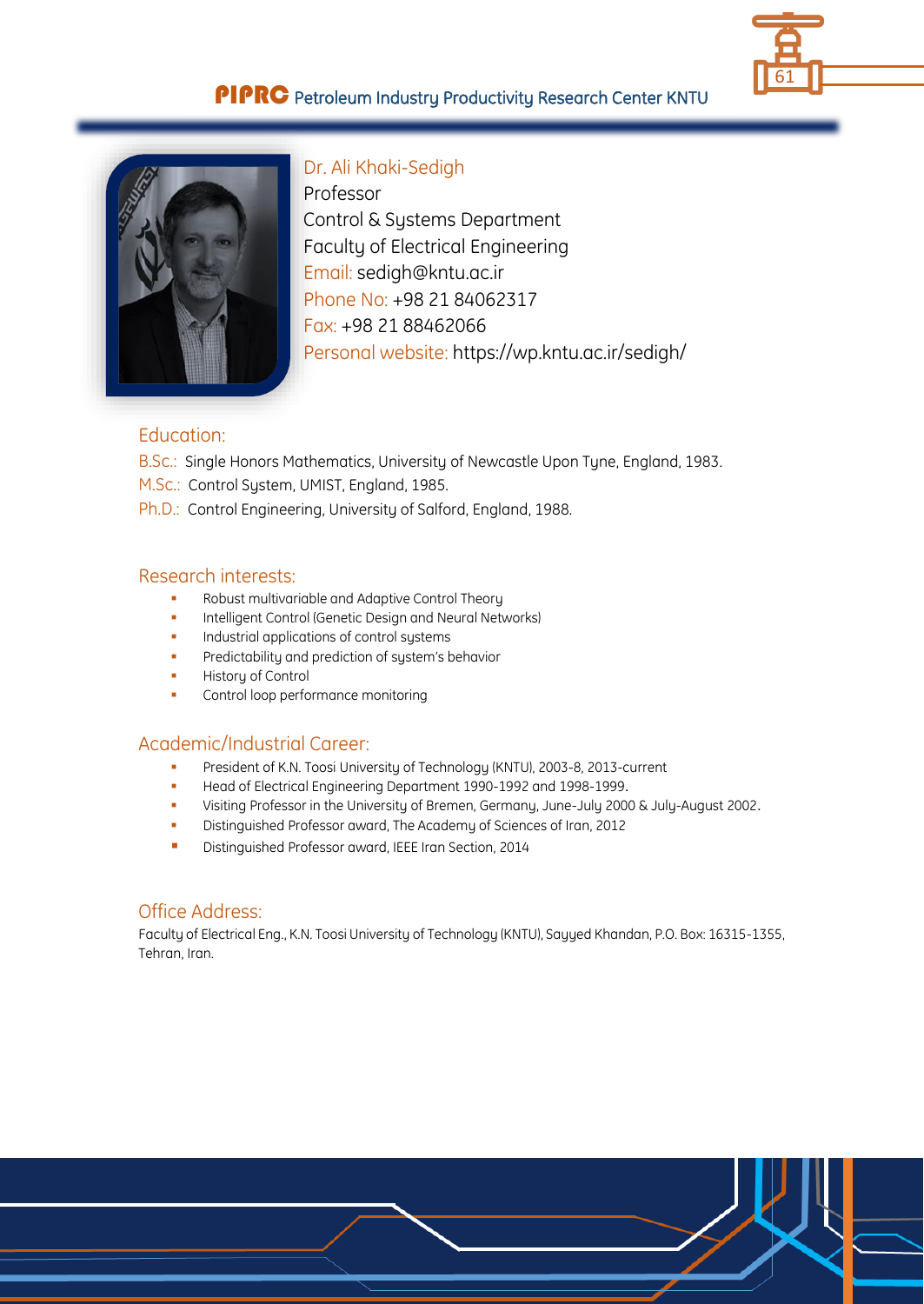



Dr. Afshin Khoshand Assistant Professor Civil Engineering Department Email: khoshand@kntu.ac.ir Phone No: +98 21 88770006

## Education:

B.Sc.: Civil Engineering, Semnan University, Semnan, Iran, 2003-2007. M.Sc.: Civil Engineering, K. N. Toosi of Technology, Tehran, Iran, 2007-2009. Ph.D.: Civil Engineering, Ottawa University, Ottawa, Canada, 2010-2014.

## Academic/Industrial Career:

- Supervised and managed geotechnical site investigation and field tests.
- Conducted geotechnical analysis (stability, stress, and deformation of soil structures)
- Trained and supervised technicians and internship students.

## Office Address:

Civil Engineering Faculty K.N. Toosi University of Technology No. 1346, Vali Asr Ave., Mirdamad Cross, P.O. Box: 19967-15433, Tehran, Iran.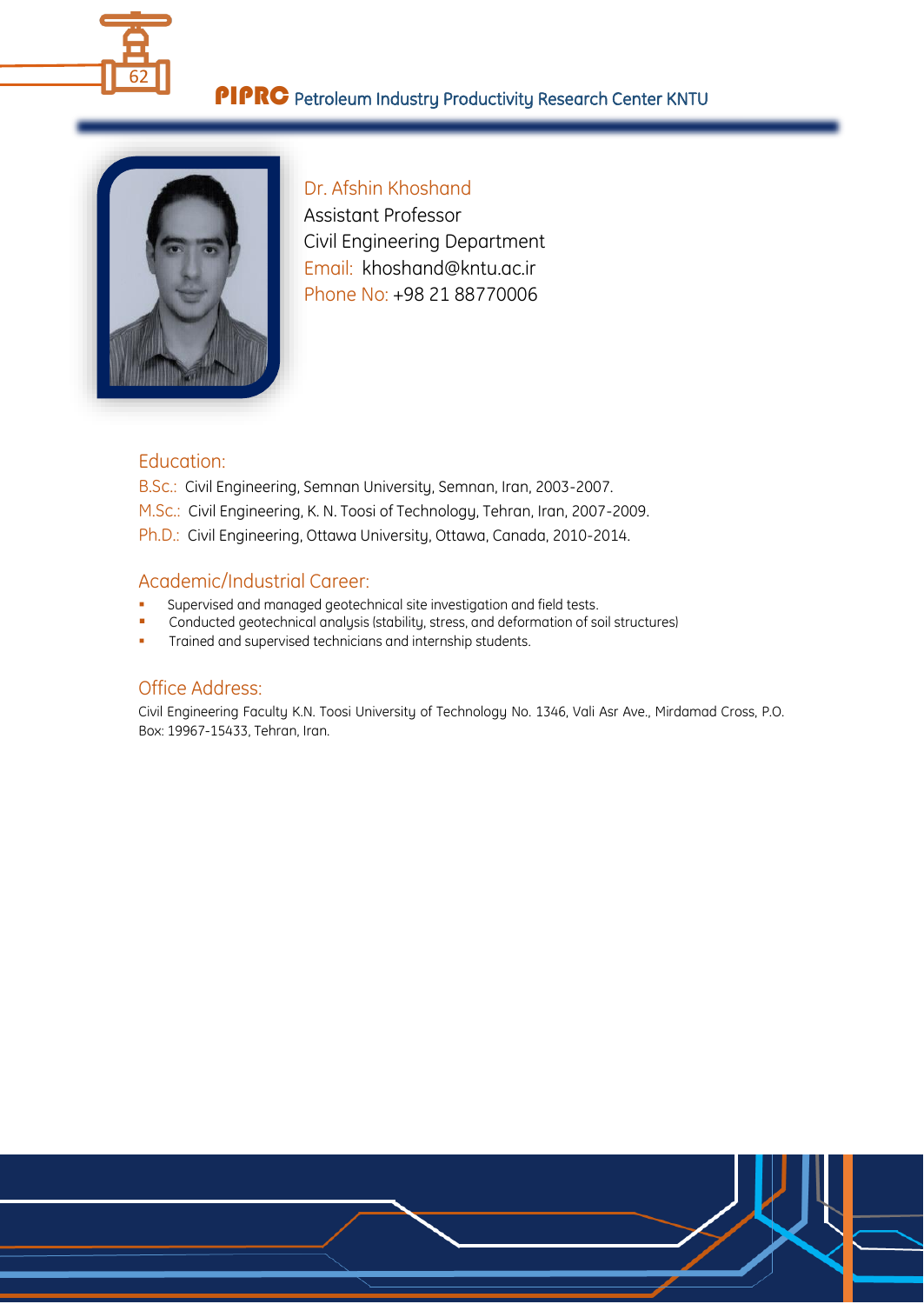



Dr. Keivan Kiani Assistant Professor Civil Engineering Department Email: k\_kiani@kntu.ac.ir Phone No: +98 21 88779473 Fax: +98 21 88779476 Personal website: https://wp.kntu.ac.ir/k\_kiani/

#### Education:

B.Sc.: Department of Civil Engineering, Isfahan University of Technology, Isfahan, Iran, 1995- 1999.

M.Sc.: Department of Civil Engineering, Sharif University of Technology, Tehran, Iran, 1999-2001.

Ph.D.: Department of Civil Engineering, Sharif University of Technology, Tehran, Iran, 2002-2010.

#### Research interests:

- Vibrations of macro-structures due to moving masses
- **Nonlocal continuum-based modeling of nanostructures**<br> **Example:** Dunamic interactions between moving nanoparticles and
- Dynamic interactions between moving nanoparticles and nanoscaled tubes and plates
- **Nanofluidic flow-induced vibrations in carbon nanotubes**

#### Academic/Industrial Career:

**Lead contractor for three scientific projects of INSF since 2010.** 

#### Office Address:

Civil Engineering Faculty K.N. Toosi University of Technology No. 1346, Vali Asr Ave., Mirdamad Cross, P.O. Box: 15875-4416 Tehran, Iran.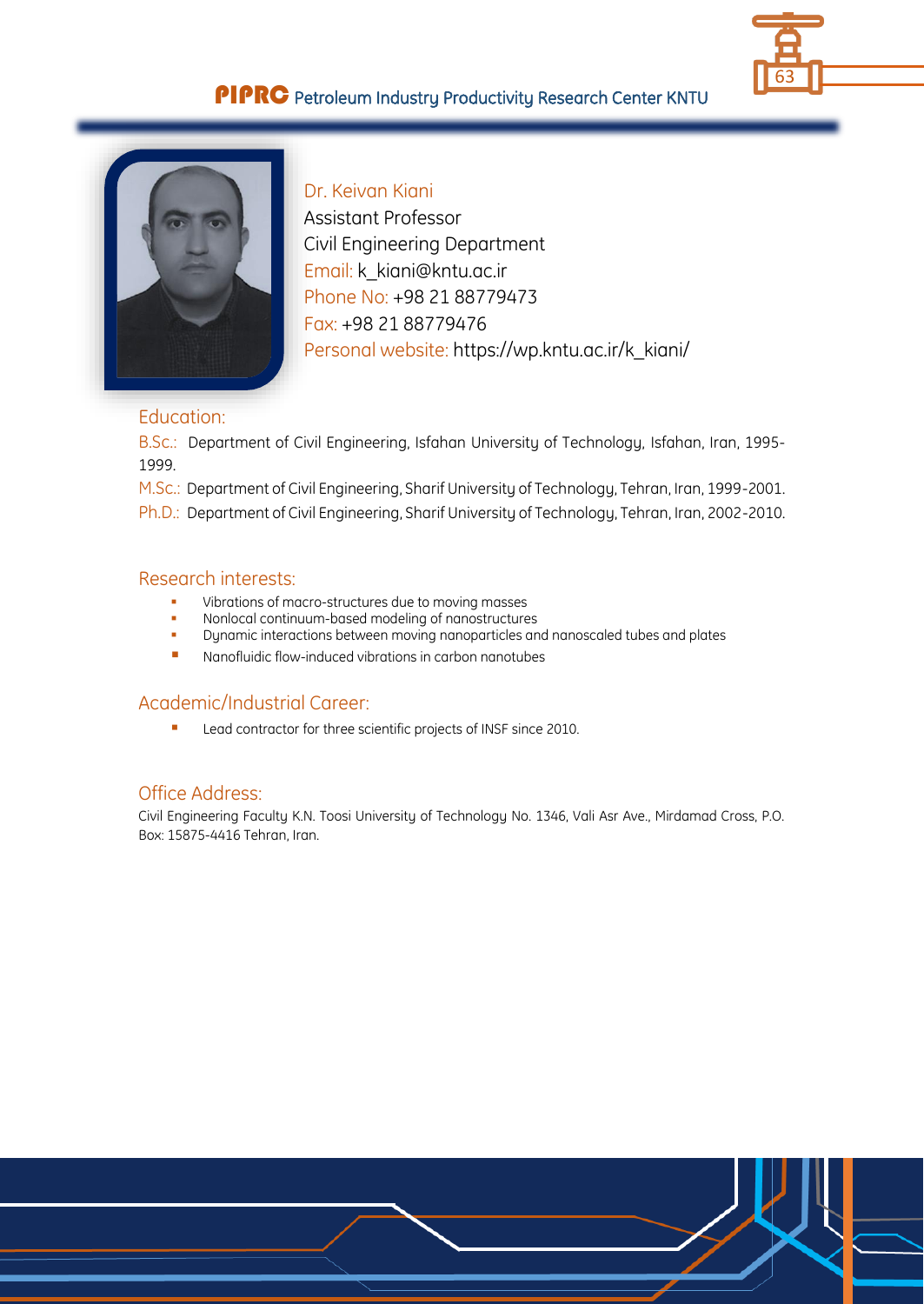



Dr. Amirhossein Nikoofard Assistant Professor Control & Systems Department Faculty of Electrical Engineering Email: A.nikoofard@kntu.ac.ir Phone No: +98-21-84062209 Personal website: https://wp.kntu.ac.ir/a.nikoofard

## Education:

B.Sc.: Electrical Engineering (Control systems) School of Electrical and Computer Engineering University of Tehran, Tehran, Iran, 2004- 2008.

M.Sc.: Electrical Engineering (Control systems) School of Electrical and Computer Engineering University of Tehran, Tehran, Iran, 2008- 2011.

Ph.D.: Electrical Engineering (Control systems) Department of Engineering Cybernetics Norwegian University of Science and Technology (NTNU), 2012- 2016.

#### Research interests:

- Nonlinear state estimation and system identification,
- Model Predictive Control, Adaptive Control, and Optimization
- Automatic solutions for Oil and Gas industry
- Drilling, Production, Reservoir management,
- Game theory
- Soft computing, such as fuzzy logic, neural networks, and evolutionary algorithms

#### Academic/Industrial Career:

- Norwegian University of Science and Technology, Trondheim, Norway, 2012-2016 (Researcher)
- Arad Aluminum Construction Engineering, Tehran, Iran, 2011 -2012.
- Iran -Khodro Company, Tehran, Iran, June 2007 -September 2007.

## Office Address:

Faculty of Electrical Eng., K.N. Toosi University of Technology (KNTU), Sayyed Khandan, P.O. Box: 16315 1355, Tehran, Iran.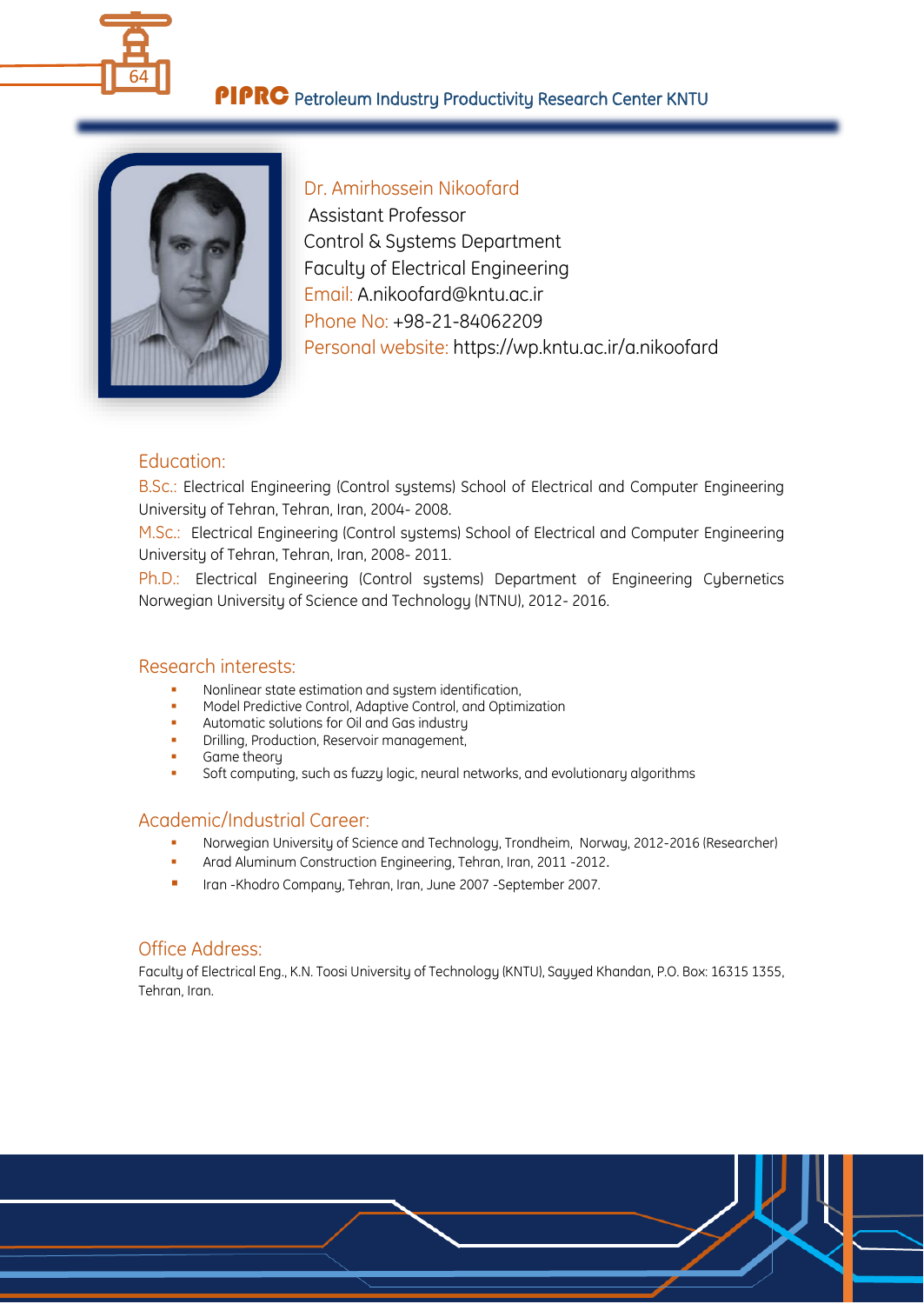



 Dr. Sorour Ramezanpour Assistant Professor Faculty of Chemistry Email: Ramezanpour@Kntu.ac.ir Phone No: +98 21 2306422 Fax: +98 21 22853650 Personal website: http://wp.kntu.ac.ir/ramezanpouri

## Education:

B.Sc.: Pure Chemistry, Imam Khomeini International University, Qazvin, Iran, 1998-2002. M.Sc.: organic chemistry, K.N. Toosi University of Technology, Tehran, Iran, 2004-2006. Ph.D.: organic chemistry, K.N. Toosi University of Technology, Tehran, Iran, 2009-2013.

### Research interests:

 Synthesis & Purification of some Pharmaceutical (active pharmaceutical ingredient) and another Organic compounds.

## Academic/Industrial Career:

**Medicinal chemistry** 

#### Office Address:

Department of Chemistry K. N. Toosi University of Technology P.O. Box: 16315-1618 Tehran, Iran.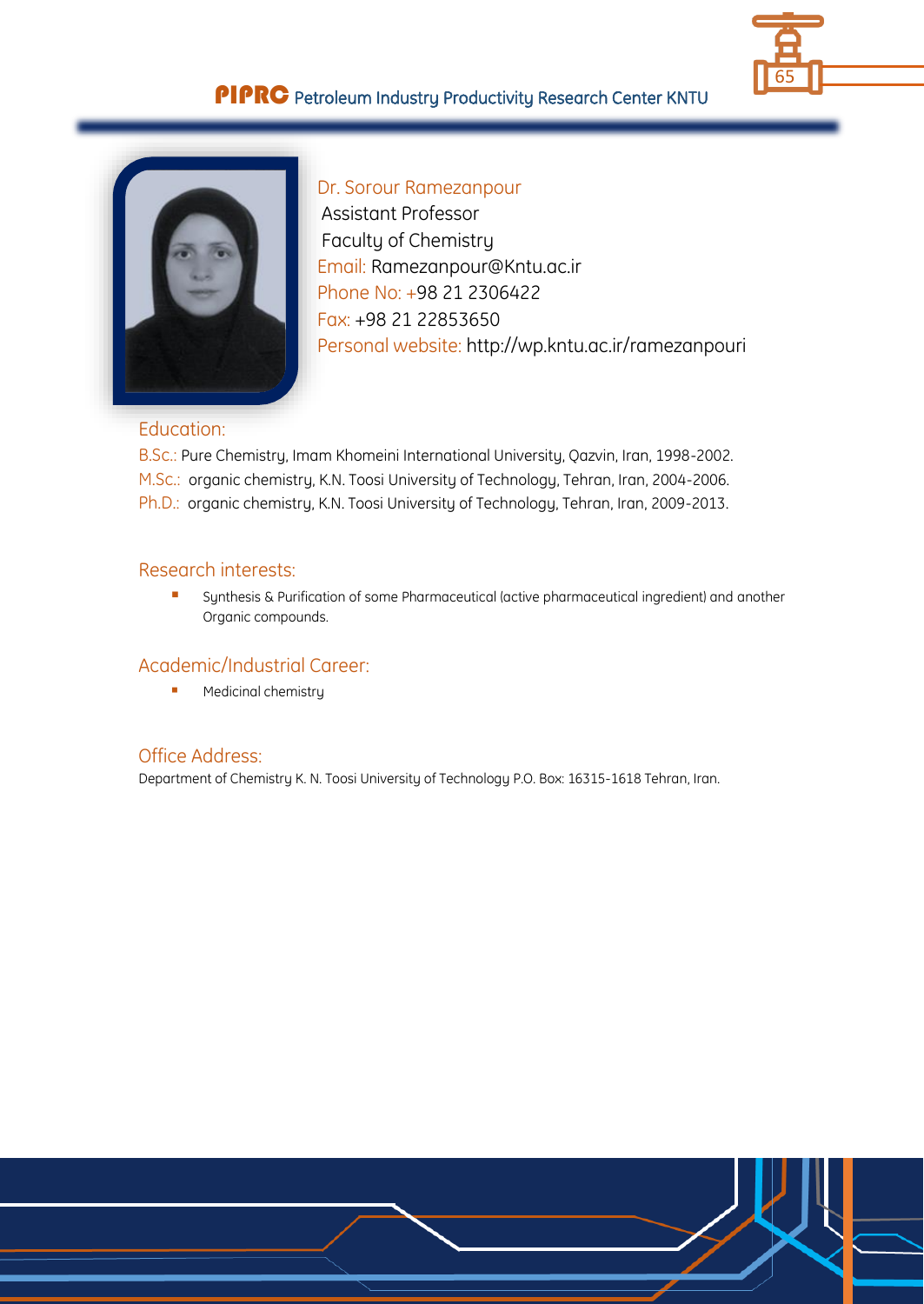



Dr. Saeed Rayati Professor of Chemistry Chemistry Department Email: rayati@kntu.ac.ir Phone No: +98 21 23064221 Fax: +98 21 22853650 Personal website: https://wp.kntu.ac.ir/rayati/

### Education:

B.Sc.: Pure Chemistry, Zanjan, Iran, 1991-1995.

- M.Sc.: Inorganic Chemistry, Buo-Ali Sina University, Hamadan, Iran. 1995-1998.
- Ph.D.: Inorganic Chemistry, Shiraz University, Shiraz, Iran, 1998-2003.

#### Research interests:

- Catalysis and biocatalysis: catalytic oxidation of organic compounds in the presence of synthetic metalloporphyrins as model for reactions of cytochrome P-450.
- Material chemistry, Nanocomposite Materials and Nanoparticles
- Nano chemistry and nano catalysts
- Using of metaloporphyrin complexes as chain transfer catalyst in radical polymerization of alkenes.
- Novel metal complexes of symmetrical and non-symmetrical tetradentate Schiff Bases are designed and synthesized.
- Probing the use of new transition metal complexes of Schiff base ligands with a view of creating catalytic of broad applicability

## Office Address:

Department of Chemistry, K.N. Toosi University of Technology, P.O. Box 16315-1618, Tehran 15418, Iran.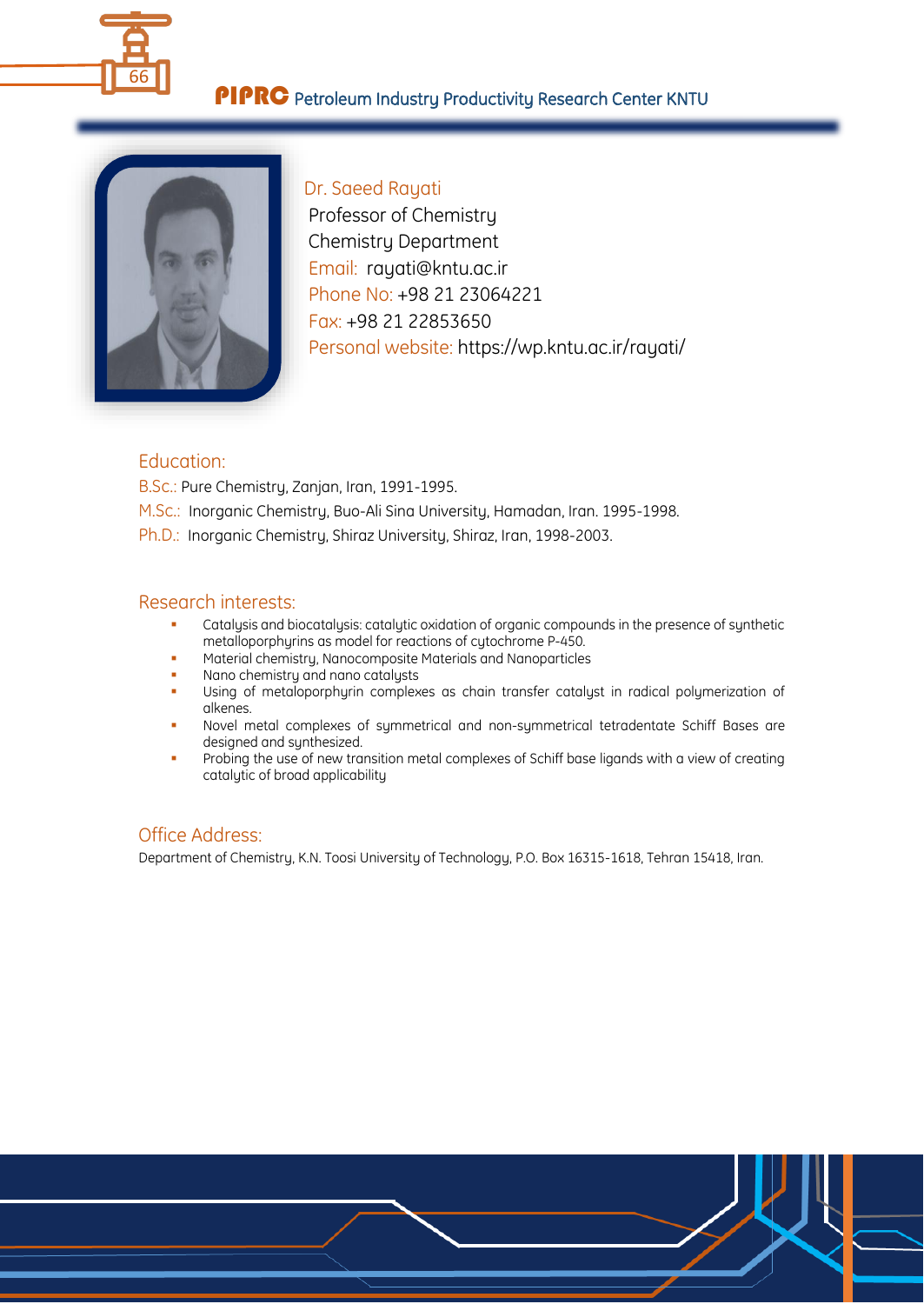



Dr. Mahmoud Samadpour Associate Professor Physics department Email: samadpour@kntu.ac.ir Phone No: +98 21 23064306 Fax: +98 21 23064218 Personal website: http://wp.kntu.ac.ir/samadpour

#### Education:

B.Sc.: Physics, Kharazmi University, Tehran, Iran, 2001-2005.

- M.Sc.: Physics, Sharif University of Technology, Tehran, Iran, 2005-2007.
- Ph.D.: Nanotechnology, Sharif University of Technology, Tehran, Iran, 2007-2011.

#### Research interests:

- Nanostructured energy devices,
- Super hydrophobic surfaces,
- Super absorbers for oil and organic contamination

## Office Address:

Physics department, Faculty of Science, K.N. Toosi University of Technology, Shariati Ave, Mojtabaee St, Kavian Street, 41, Tehran, Iran. P.O. Box 15875-4416.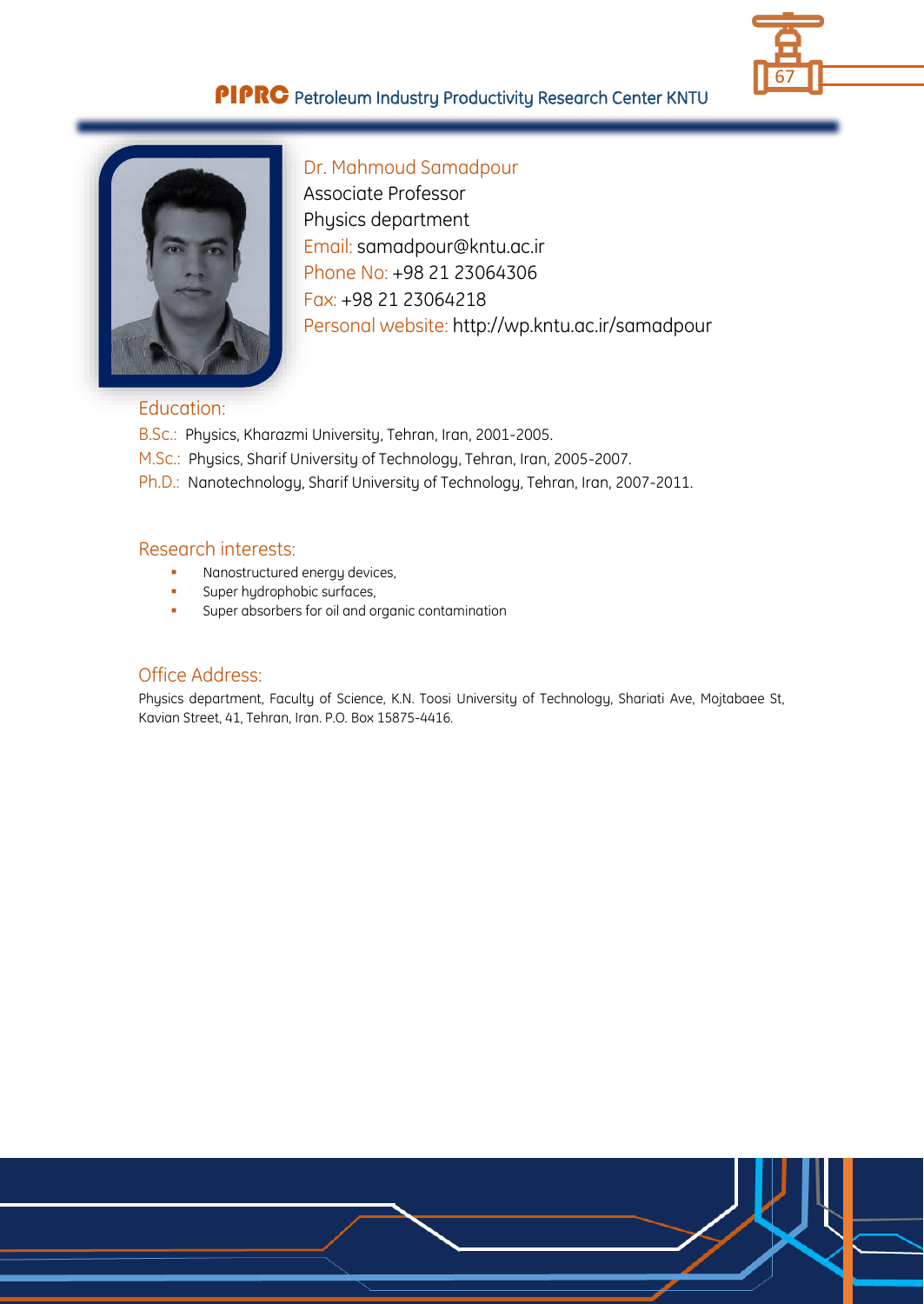



Dr. Sadegh Seddighi Assistant Professor Thermo-Fluid Engineering Department of Mechanical Engineering Email: sadegh.seddighi@kntu.ac.ir Phone No: +98 21 84063253 Fax: +98 21 88674748 Personal website: http://www.sadeghseddighi.ir/

## Education:

B.Sc.: Sharif University of Technology, Mechanical Enginesering, Tehran, Iran, 1996-2000. M.Sc.: Royal Institute of Technology, Mechanical Engineering, Sweden, 2007-2009. Ph.D.: Chalmers University of Technology, Energy and Environment, Sweden, 2009-2014.

#### Research interests:

- Energy
- Environment

#### Academic/Industrial Career:

- K.N. Toosi University of Technology, Assistant Professor of Mechanical Engineering (2014-now)
- Valmet Energy, Sweden& Finland, Research Scientist (2009-2014)
- Chalmers University of Technology, Sweden, Researcher (2009-2014)
- Petropars Ltd., Iran, Field Engineer, Phases 6-8 SP Gas Field Development (2004-2007)
- Civil Services, Iran (2003-2004)
- Railway Research Center, Iran, Mechanical Engineer at Locomotive group (2002-2003)
- Hydro Aerodynamic Laboratory, Iran, Mechanical Engineer (2001-2002)

#### Office Address:

Department of Mechanical Engineering, K.N. Toosi University of Technology, Pardis Avenue, Mollasadra Avanue, Tehran, Iran.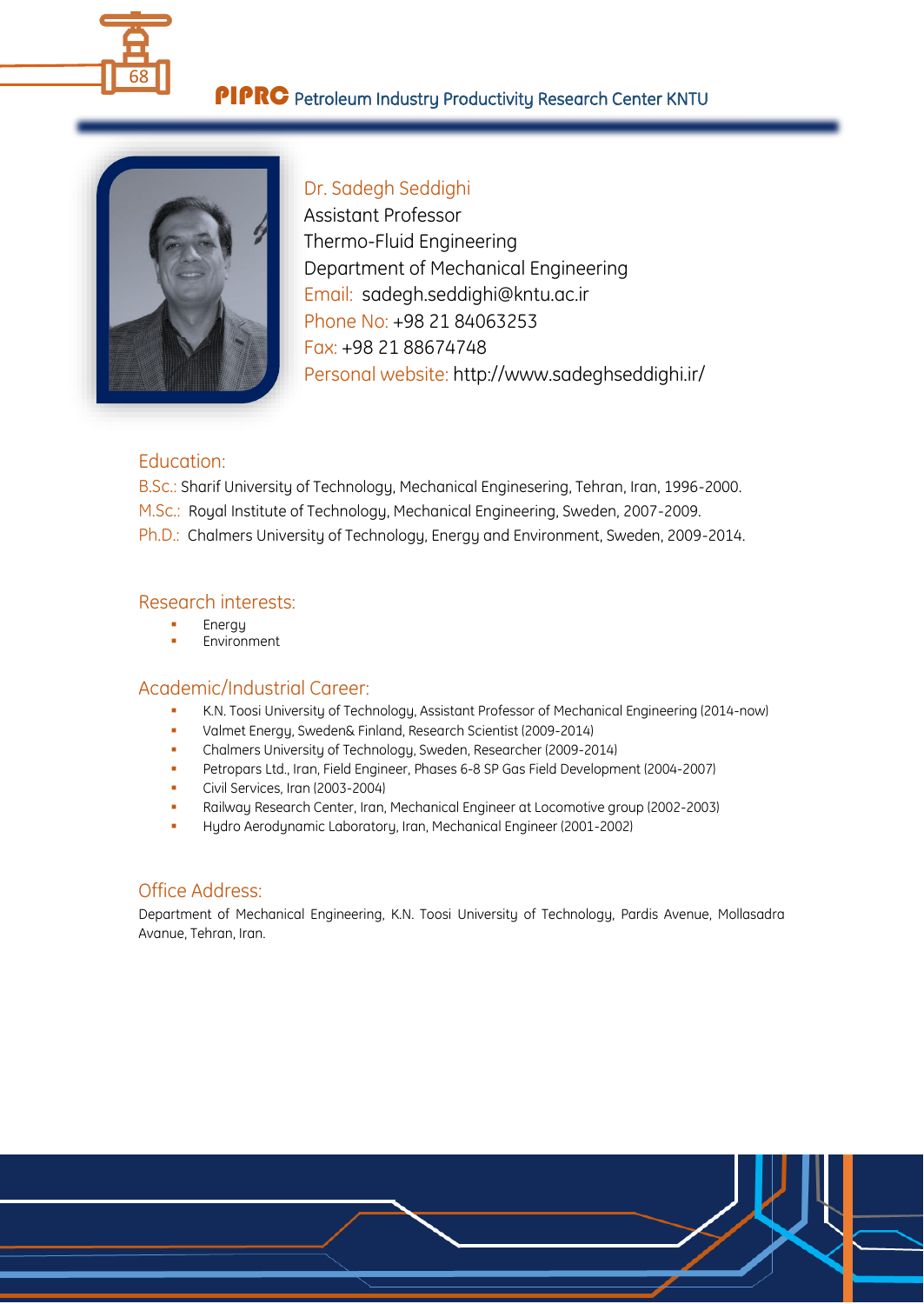



Dr. Shahram Seidi Assistant Professor Faculty of Chemistry Email: s.seidi@kntu.ac.ir Phone No: +98 21 23064228 Fax: +98 21 22853650 Personal website: http://wp.kntu.ac.ir/seidi

#### Education:

B.Sc.: Applied chemistry, Arak University, Arak, Iran, 2002-2006. M.Sc.: Analytical chemistry, Shahid Beheshti University, Tehran, Iran, 2006-2008. Ph.D.: Analytical chemistry Tarbiat Modares University, Tehran, Iran, 2008-2012.

## Research interests:

- Extraction and microextraction techniques (sample preparation)
- Pharmaceutical and Biomedical analysis
- Forensic and Narcotic Science
- Atomic Spectroscopy
- Separation Science (GC, HPLC), Lab on a Chip
- Environmental monitoring and pollution research
- Trace metal analysis
- Soil analysis
- Water analysis
- Air analysis

## Academic/Industrial Career:

- Assistant Professor of Analytical Chemistry; Research Associate of Faculty of Chemistry
- Member of the Committee on Supplying Equipment and Chemicals of the Iranian Chemical Society

## Office Address:

Department of Chemistry, K. N. Toosi University of Technology P.O. Box: 16315-1618 Tehran, Iran.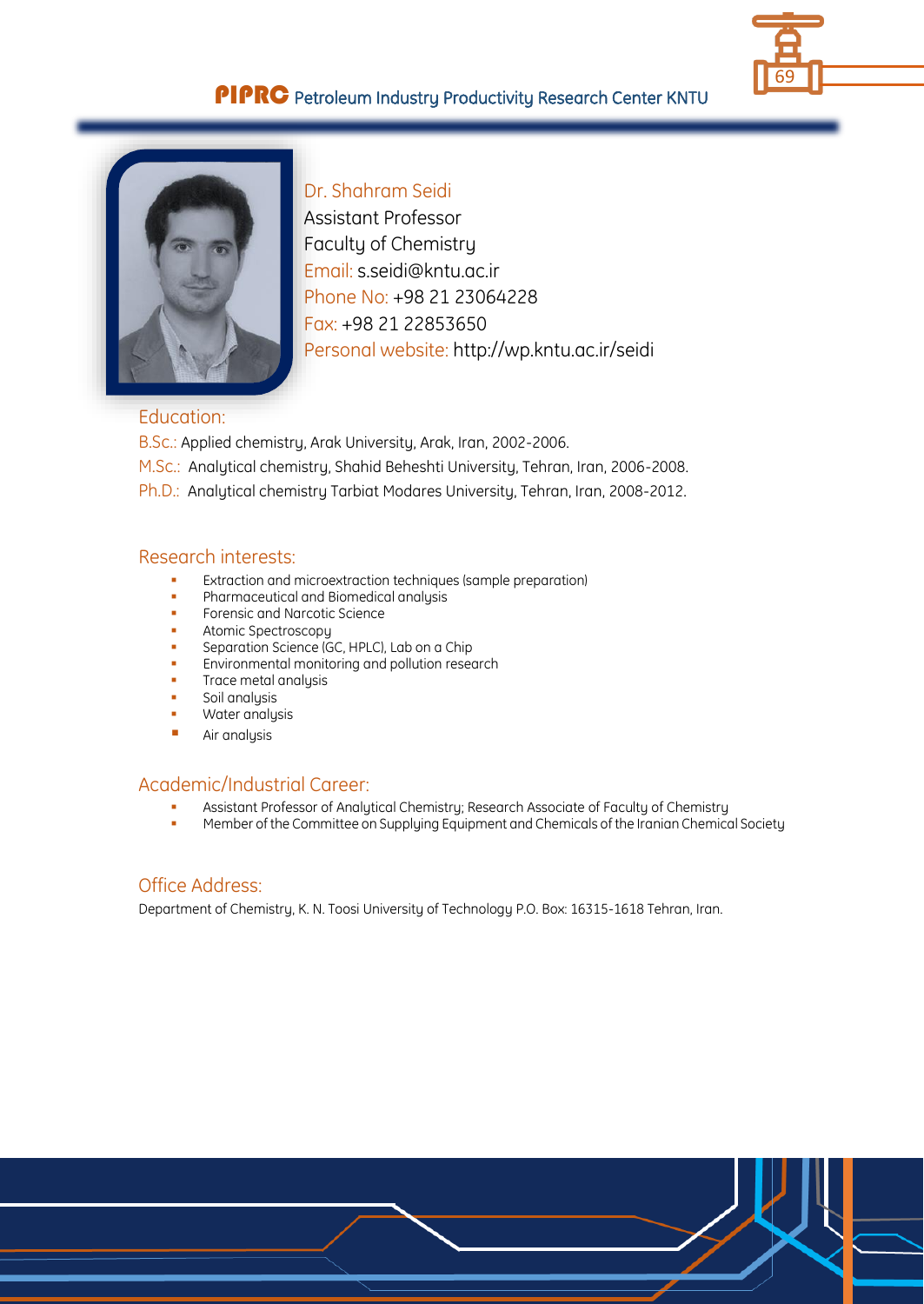



Dr.Abbas Sha'ri Moghaddam Email: abbas.shaari@gmail.com Phone No: +98 21 88209878 Fax: +98 21 88193878

#### Education:

B.Sc. & M.Sc.: B.Sc. & M.Sc.: Electronics Engineering, Amir Kabir University of Technology ,Tehran, Iran, 1966.

## Academic/Industrial Career:

- Board Member of 4 private companies
- named: Rampco group, Spec, Pidemco, Sana Group. (present)
- Member of trustee Board of 4 universities named: Shiraz, Amirkabir, Elmi Karbordi, Fanni Herfehee. (present) , Board Member or Inspector of 3 NGOs named: Iran Management Association, Iranian Society of Instrument & Control Engineers.,Iranian Association of Industry & University Relation Development. (present)
- Board Member and vice chairman of NPC (National Petrochemical Co.) (2016)
- Deputy Minister of Oil in charge of Petrochemical and MD of NPC (2013-2016)
- Assistant Managing Director of Nebco (2011-2013)
- Managing Director of Arya "Sasol Polymer Company". (2008-2011)
- Managing Director of Bakhtar Petrochemical Company. (2006-2008)
- Chairman of the Board of Directors and Managing Director of BIPC. (1994-2006)
- Executive Board Member of NPC, acting as: Technical & Operation Director. (1983-1994)
- As, Line Manager & Middle Manager in Elec.& Instrument Maintenance Dept. and Technical services Division in Shiraz Petrochemical Co. (1966-1983).

#### Office Address:

Rampco Group, # 50, Bahrami St., Before Niayesh junction, Vali-Asr Ave., Tehran, Iran.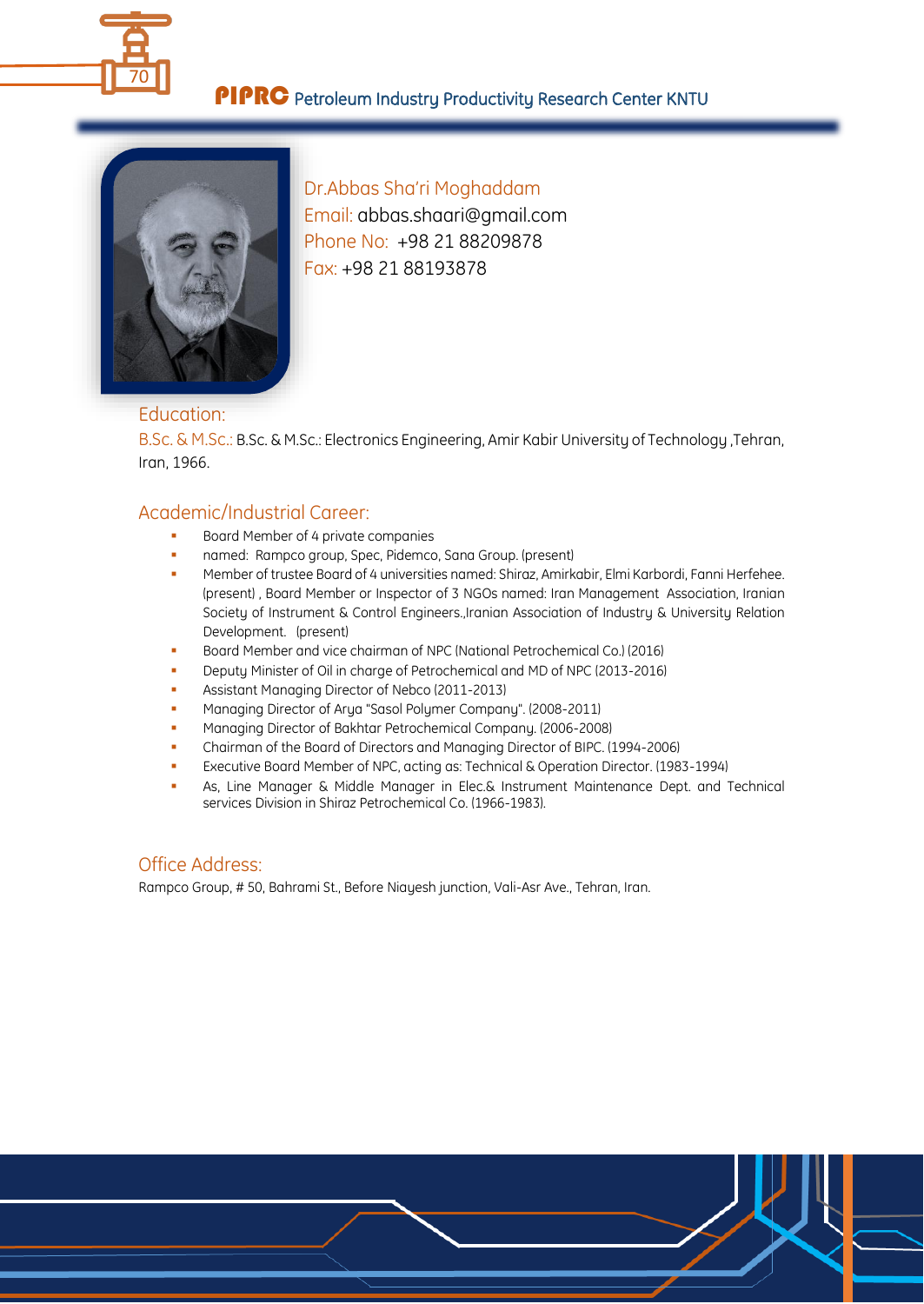



Dr. Hamid R. Taghirad Professor Control & Systems Department Faculty of Electrical Engineering Email: Taghirad@kntu.ac.ir Phone No: + 98 21 8406 2321 Fax: + 98 21 8846 2066 Personal website: aras.kntu.ac.ir

#### Education:

B.Sc.: Sharif University of Technology, Tehran, Iran, 1989.

- M.Sc.: Control Engineering, McGill University, Montreal, 1993.
- Ph.D.: Control Engineering, McGill University, Montreal, 1997.

#### Research interests:

- Intelligent Pig
- Autonomous Robotics
- Surgical Robotics
- Parallel and Cable robotics
- Dynamical Systems and Control
- Industrial Robotics and Automation

## Academic/Industrial Career:

- Ministry of SRT, Department of Educational Planning , Head of Multidisciplinary Group
- K. N. Toosi U. of Tech., Member of Auditorial Board
- Faculty of Electrical Engineering, Dean
- International Conference on Robotics and Mechatronics, Member of the steering committee
- IEEE Control System Group Chair, Iran Section
- IEEE Senior member of Control System, and Robotics and Automation Societies
- Industrial Control Center of Excellence, K. N. Toosi U. of Tech. Member of the board
- Robotics Society of Iran, Tehran, Member of the board
- International Journal of Robotics, Editorial board
- Mechatronics Magazine, Editor in Chief
- Iranian Society of Mechatronics, Tehran, Vice President and member of the board K.N. Toosi U. of Tech, Tehran, Director of the Office of International Scientific Cooperation (OISC)
- McGill University, Center for Intelligent Machines, Montreal, Visiting Professor Iranian Society of Mechatronics, Tehran, Member of the board K.N. Toosi U. of Tech, Tehran, Director of the Department of Systems and Control K.N. Toosi U. of Tech, Tehran, Professor.
- Advanced Robotics and Automated Systems (ARAS), Director of Electrical Engineering Dept.

#### Office Address:

Faculty of Electrical Eng., K.N. Toosi University of Technology (KNTU), Sayyed Khandan, P.O. Box: 16315-1355, Tehran, Iran.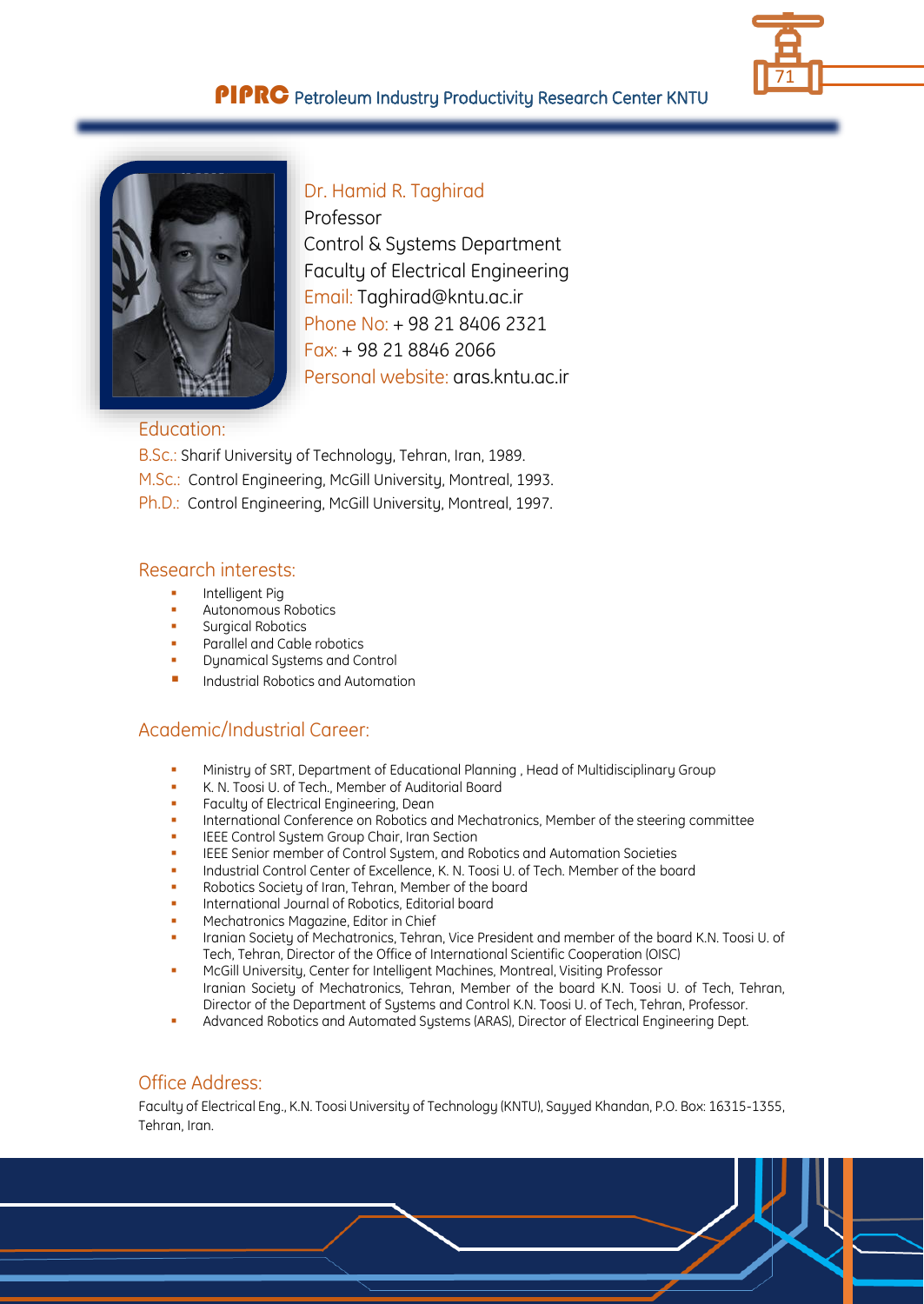



Dr. Mohammad Taleai Associate Professor Geodesy & Geomatics Faculty Email: taleai@kntu.ac.ir Phone No: +98 21 8878 6212 Fax: + 98 21 8878 6213 Personal website: https://wp.kntu.ac.ir/taleai/

## Education:

B.Sc.: Surveying Engineering, Tehran University, Tehran, Iran, 1994-1998.

- M.Sc.: Geomatics Engineering, K.N.Toosi University of Technology, Tehran, Iran, 1998-2000.
- Ph.D.: Geomatics Engineering, K.N.Toosi University of Technology, Tehran, Iran, 2000-2007.

#### Research interests:

- Public Participation GIS (PPGIS)
- User-Generated Content and Volunteered geographic information (VGI)
- Spatial planning support system (SPSS)
- GIS-based planning and management
- Multi-Objectives and evolutionary algorithms
- 3D GIS & Smart City

#### Academic/Industrial Career:

 He is a member of Iranian center of excellence in geospatial information technology. Since 2000, he has been a member of Geo-Spatial Information Technology (GIT) research team and worked on several GIS projects in various fields. He has published more than 130 papers in scientific journals and conferences. He is also a member of the editorial board of several scientific journals and organized a set of conferences.

## Office Address:

Faculty of Geodesy & Geomatics Engineering, K. N. Toosi University of Technology, No. 1346, Vali-asr Ave, Mirdamad Cross, P.O. Box: 15875-4416, Tehran, Iran.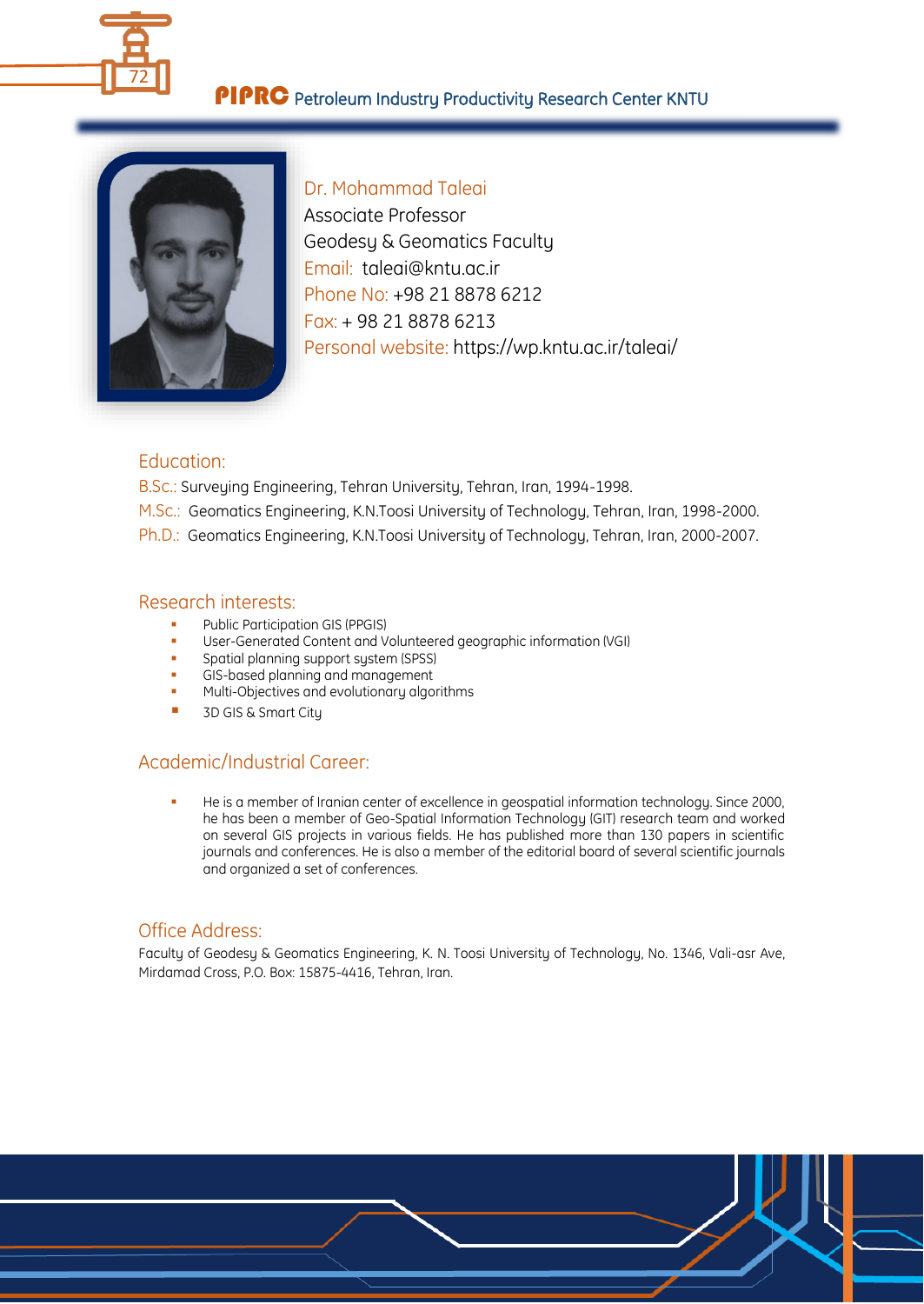



Dr. Babak Tavassoli Assistant Professor Control & Systems Department Faculty of Electrical Engineering Email: tavassoli@kntu.ac.ir Phone No: +982184062408 Fax: +98 21 88462066 Personal website: http://wp.kntu.ac.ir/tavassoli/

## Education:

B.Sc.: Electrical Engineering, University of Tehran, Tehran, Iran, 1994 -1998.

M.Sc.: Control Engineering, University of Tehran, Tehran, Iran, 1998 – 2000.

Ph.D.: Control Engineering, University of Tehran, Tehran, Iran, 2003 -2009.

#### Research interests:

- **Control systems**
- **Automation systems**<br>• Networked sustems
- Networked systems
- **Hybrid systems**

## Academic/Industrial Career:

- Researcher at the Research institute of Petroleum Industry (2009-2010).
- Head of the process control algorithms group at Farineh Fanavar. Co. (2003-2008).

#### Office Address:

Faculty of Electrical Eng., K.N. Toosi University of Technology (KNTU), Sayyed Khandan, P.O. Box: 16315-1355, Tehran, Iran.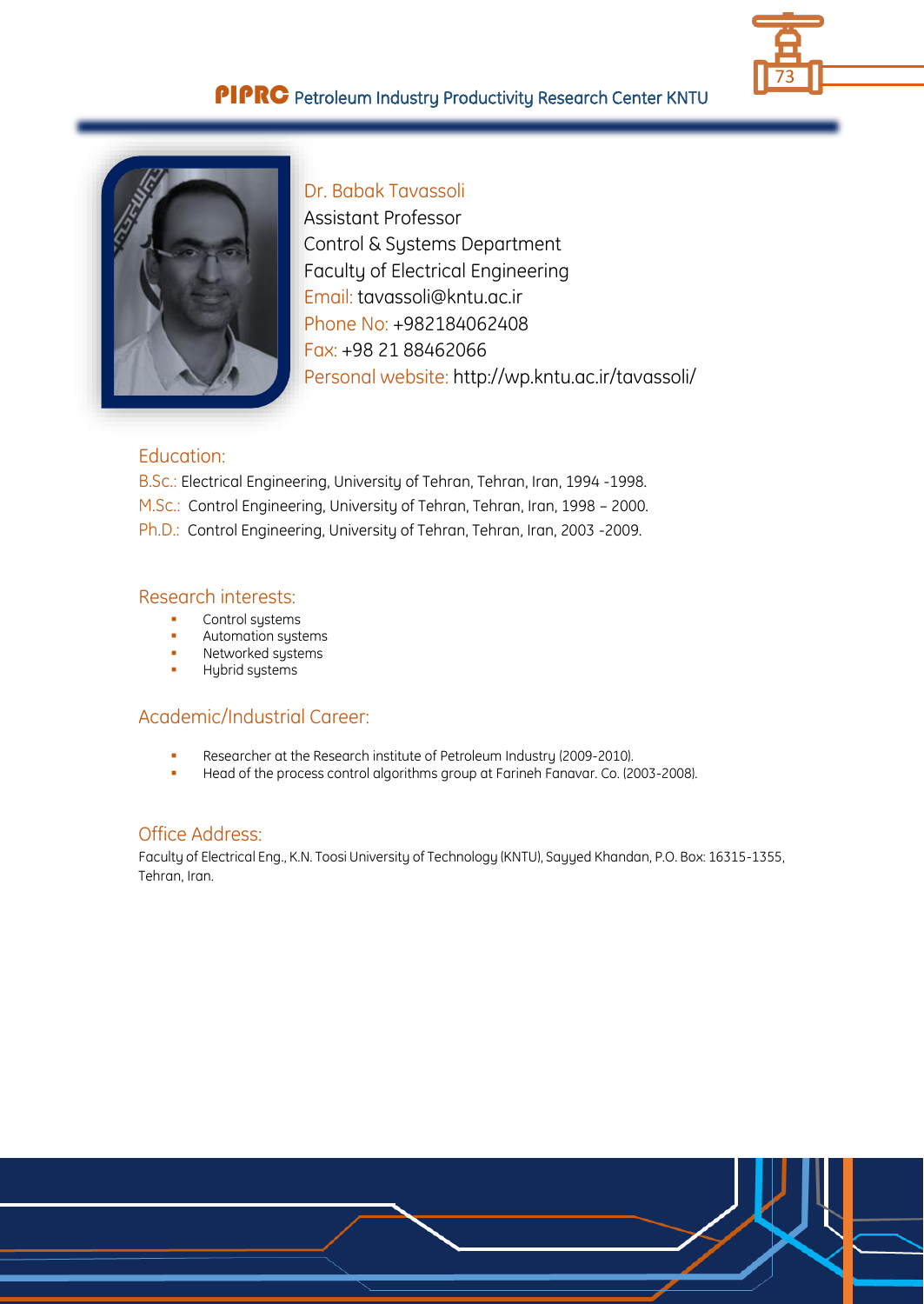



Dr. Mohammad Teshnehlab Professor Control & Systems Department Faculty of Electrical Engineering Email: Teshnehlab@kntu.ac.ir Phone No: +98 21 84062316 Personal website: https://wp.kntu.ac.ir/teshnehlab/

#### Education:

- B.Sc.: Electrical Engineering, Stony Brook University, NY, USA, 1981.
- M.Sc.: Electrical Engineering, Oita University, Japan, 1991.
- Ph.D.: Doctor of Philosophy, Saga University, Japan, 1993.

#### Research interests:

- Artificial Rough and Deep Neural Networks
- **FUZZY Systems and Neural Nets.**
- Optimization and its applications in identification, prediction, classification and Control

# Academic/Industrial Career:

- Member of Industrial Control Center of Excellence and founder of Intelligent Systems Laboratory (ISLab.).
- Head and Co-founder of Intelligent Systems Scientific Society of Iran (ISSSI)
- Member of editorial board of International Journal of Information & Communication Technology Research (IJICTR).

#### Office Address:

Faculty of Electrical Eng., K.N. Toosi University of Technology (KNTU), Sayyed Khandan, P.O. Box: 16315 1355, Tehran, Iran.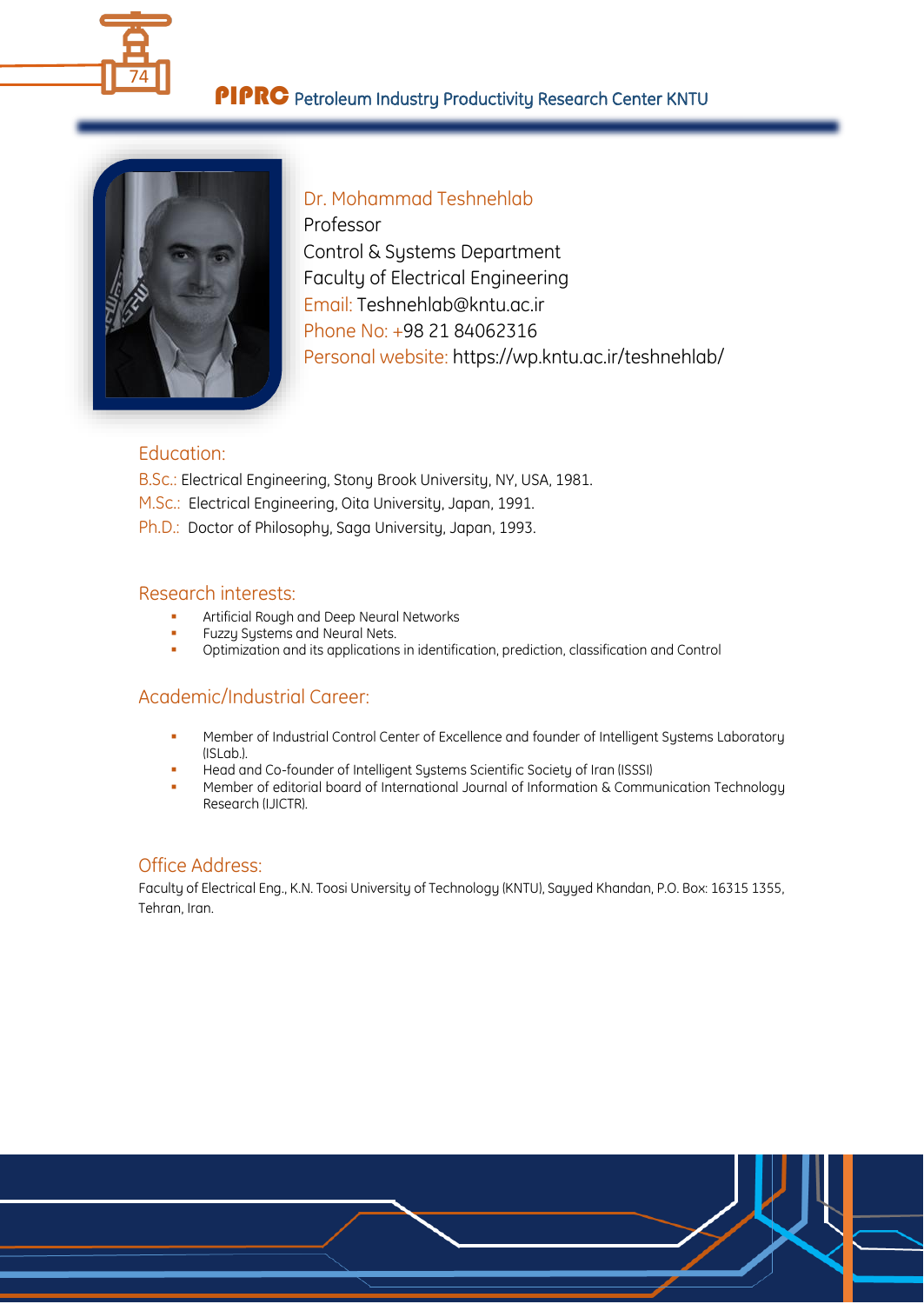



Dr. Mohammad Javad Valadan Zoej Professor Geodesy & Geomatics Faculty Email: valadanzouj@kntu.ac.ir Phone No: +98 21 878 6212 Fax: + 98 21 878 6213 Personal website: https://wp.kntu.ac.ir/valadanzouj/

#### Education:

B.Sc.: Geomatics Engineering, K. N. Toosi University of Technology, Tehran, Iran, 1984-1988. M.Sc.: Geomatics Engineering, Geomatics Science, University Laval, Quebec, Canada, 1991- 1993.

Ph.D.: Geomatics Engineering, Photogrammetry and Remote Sensing, University of Glasgow, Glasgow, UK, 1993-1997.

#### Research interests:

- Hyperspectral imaging
- Information Extraction from images

## Academic/Industrial Career:

- Director of an 18 months' project entitled: Design and establishment of Iranian National Spectral Library, ISA, Iran. (2012-2014)
- Director of a 6 years' project entitled: Designing, establishing and setting up of National Remote Sensing Laboratory, ISA, Iran.
- (2008-2014)
- Director of a 12 months' project entitled: Design of a Site for Geometric and Radiometric Calibration of Imaging Sensors, NCC, Iran. (2012-2013)
- Director of a 12 months' project entitled: Development of National Iranian Cupper Industries GIS, National Iranian Cupper Industries Company, Tehran, Iran. (2010-2011)
- Director of a 12 months' project entitled: Development of Tavanir GIS (2), Ministry of Energy, KNTU, Tehran, Iran. (2010-2011)
- Director of a 9 months' project entitled: Strategic and Action Planning of GIS & Organizational SDI for Ministry of Communication and Information Technology, MCIT, KNTU, Tehran, Iran. (2008-2009)
- Director of a 12 months' project entitled: Design and Implementation of a Software for Management and Presentation of the Satellite Images of Iranian Space Agency, ISA, KNTU, Tehran, Iran. (2007-2008)

## Office Address:

Faculty of Geodesy & Geomatics Engineering, K. N. Toosi University of Technology, No. 1346, Vali-asr Ave, Mirdamad Cross, P.O.Box: 19395-4941, Tehran, Iran.